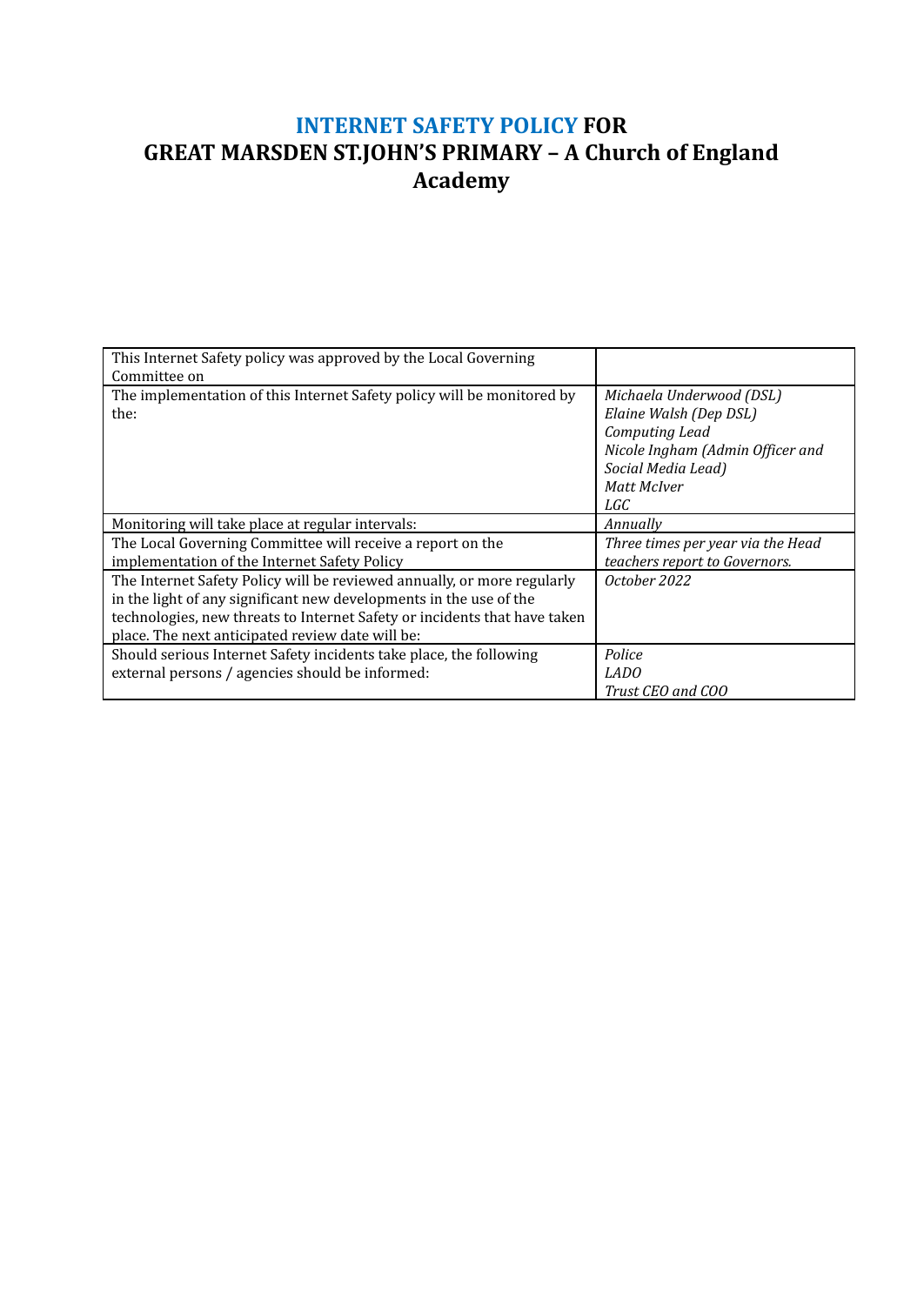### **Our Vision**

**Our children will experience love, respect, faith and success as unique individuals within our school community and the wider world, now and in the future.**

#### **Our Mission**

**"We ask that Christ will live in our hearts through faith making us rooted and grounded in LOVE."**

### **Development / Monitoring / Review of this Policy**

This Internet Safety policy has been developed by

- Headteacher
- Internet Safety Officer who is also the DSL
- Staff including Teachers, Support Staff, Technical staff
- Local Governing Committee Representative

### Schedule for Development / Monitoring / Review

The policy will be monitored by:

- Logs of reported incidents
- Monitoring logs of internet activity (including sites visited) / filtering which is provided by Lightspeed.
- Internal monitoring data for network activity
- Surveys / questionnaires of
	- o students / pupils
	- o parents / carers
	- o staff

### **Scope of the Policy**

This policy applies to all members of the academy community (including staff, students / pupils, volunteers, parents / carers, visitors) who have access to and are users of academy ICT systems, both in and out of the academy.

the deletion of data. In the case of both acts, action can only be taken over issues covered by the published Behaviour Policy.

The academy will deal with such incidents using guidance from this policy and associated behaviour and anti-bullying policies and will, where known, inform parents / carers of incidents of inappropriate Internet Safety behaviour that take place out of school.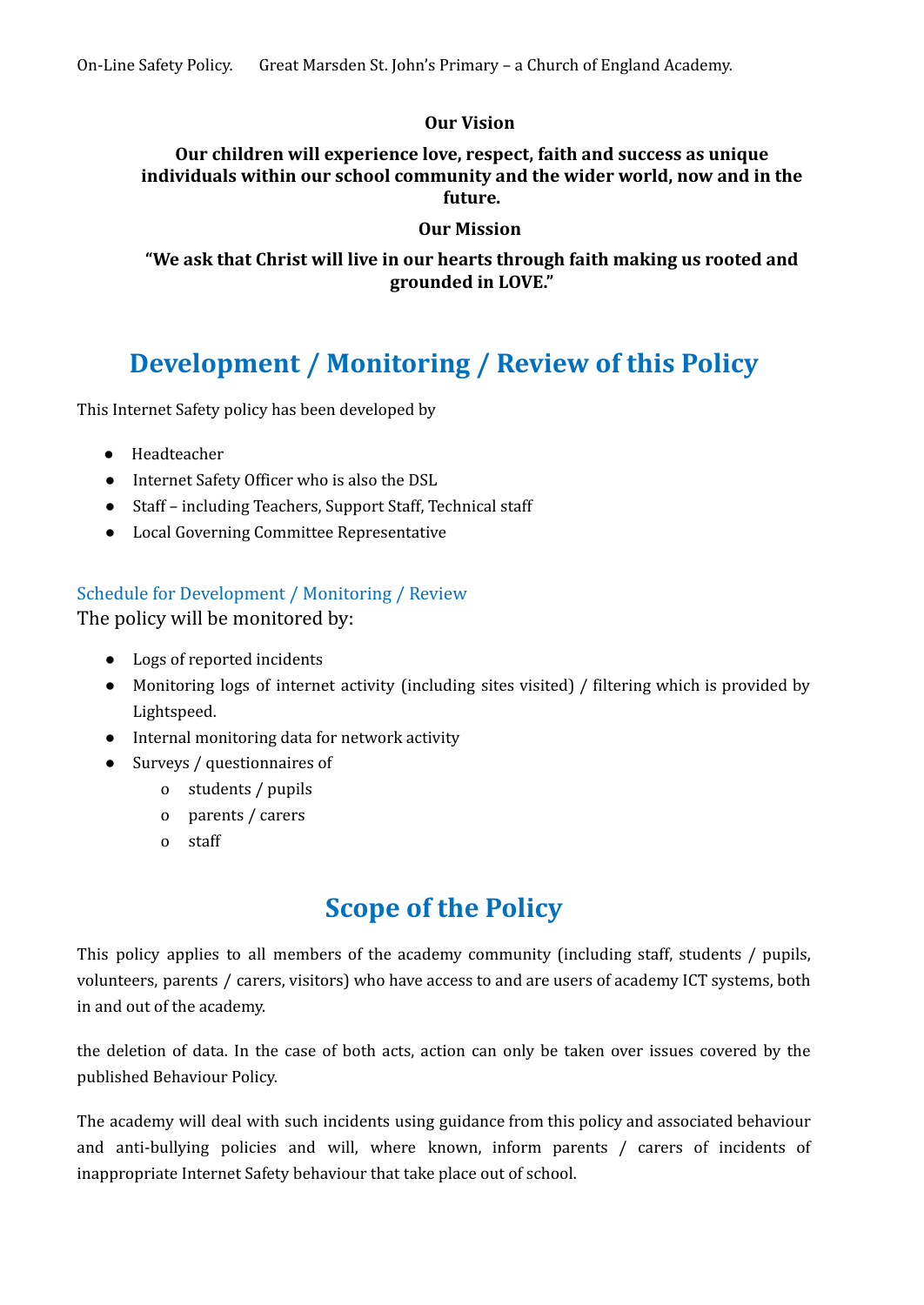### **Roles and Responsibilities**

The following section outlines the Internet Safety roles and responsibilities of individuals and groups within the academy:

#### Local Governing Committee:

Governors are responsible for the approval of the Internet Safety Policy and for reviewing the effectiveness of the policy. This will be carried out by the Governors receiving regular information about Internet Safety incidents and monitoring reports. A member of the Local Governing Committee has the role of the Internet Safety Governor. This is a role combined with that of Safeguarding Governor.

#### Head teacher and Senior Leaders:

- The Head teacher has a duty of care for ensuring the safety (including Internet Safety) of members of the school community, though the day to day responsibility for Internet Safety will be the responsibility of the Head teacher in her role as DSL.
- *●* The Head teacher and Senior Leadership Team are aware of the procedures to be followed in the event of a serious Internet Safety allegation being made against a member of staff. (See flow chart on dealing with Internet Safety incidents – included in a later section – "Responding to incidents of misuse" and relevant Cidari MAT disciplinary procedures.
- The Head teacher and Senior Leaders ensure that there is a system in place to allow for monitoring and support of those in school who carry out the internal Internet Safety monitoring role. This is to provide a safety net and also support those colleagues who take on important monitoring roles.

#### Internet Safety Lead/DSL – both roles sit with the Head teacher:

- Takes day to day responsibility for Internet Safety issues and has a leading role in establishing and reviewing the school Internet Safety policies / documents
- Ensures that all staff are aware of the procedures that need to be followed in the event of an Internet Safety incident taking place.
- Provides training and advice for staff
- Liaises with Cidari Mat and LA where applicable.
- Liaises with school technical staff
- Receives reports of Internet Safety incidents and creates a log of incidents to inform future Internet Safety developments,
- Meets regularly with Internet Safety Governor to discuss current issues, review incident logs and filtering / change control logs
- Reports regularly to Senior Leadership Team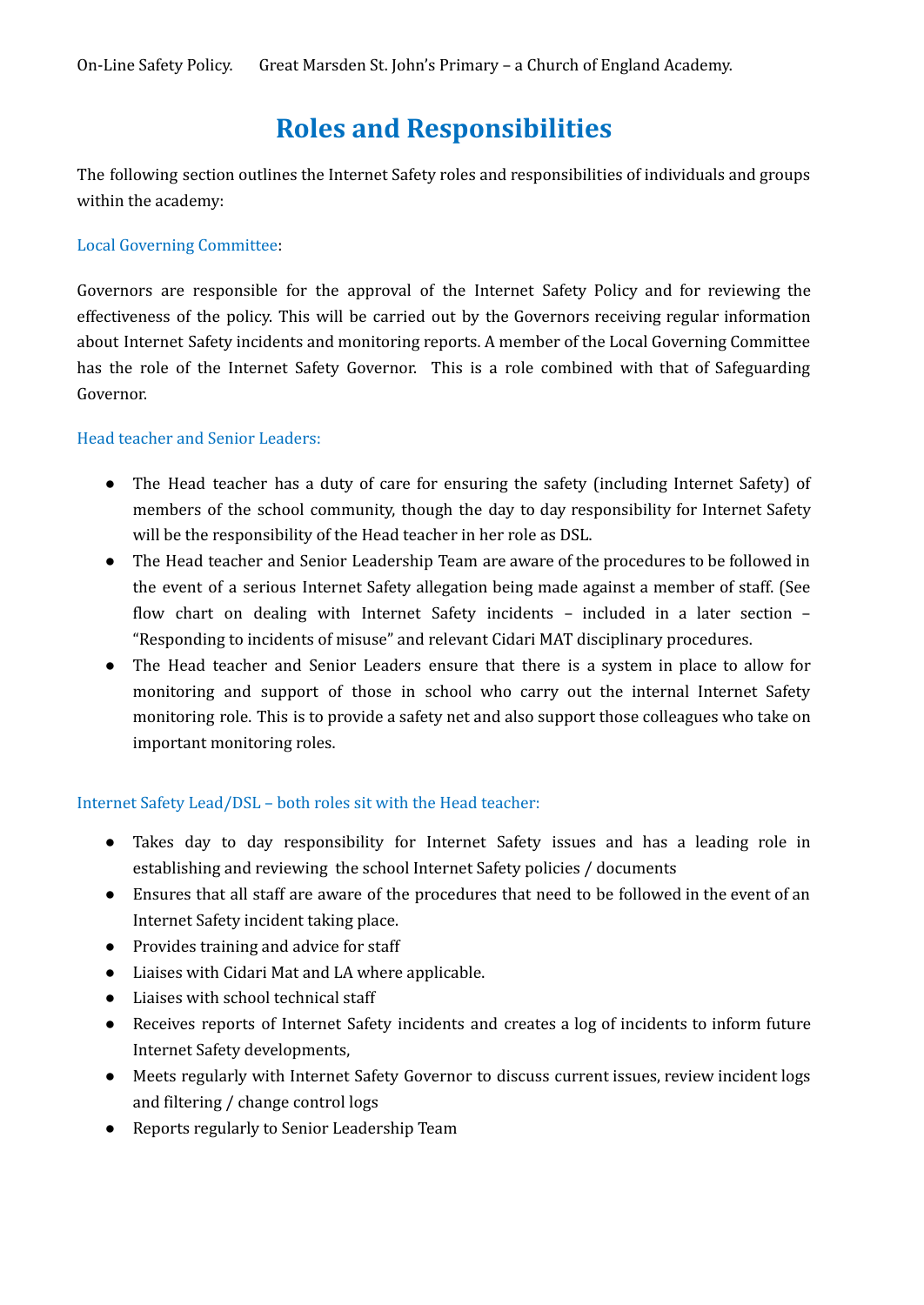#### Computing Lead and Technical staff:

The Computing Lead and Technical Staff will ensure:

- that the academy's technical infrastructure is secure and is not open to misuse or malicious attack
- that the academy meets required Internet Safety technical requirements
- that users may only access the networks and devices through a properly enforced password protection policy, in which passwords are regularly changed
- the Filtering policy is applied and updated on a regular basis and that its implementation is not the sole responsibility of any single person
- that they keep up to date with Internet Safety technical information in order to effectively carry out their Internet Safety role and to inform and update others as relevant
- that the use of the network / internet / remote access / email is regularly monitored in order that any misuse / attempted misuse can be reported to the Head teacher who is also DSL and has overarching responsibility for Internet Safety.
- that monitoring software / systems are implemented and updated as agreed in school / academy policies

### Teaching and Support Staff:

Are responsible for ensuring that:

- they have an up to date awareness of Internet Safety matters and of the current Internet Safety Policy and practices
- they have read, understood and signed the Staff Acceptable Use Policy / Agreement (AUP)
- they report any suspected misuse or problem to the Computing Lead and Headteacher/Internet Safety Lead for investigation / action / sanction
- all digital communications with students / pupils / parents / carers should be on a professional level and only carried out using official school systems
- Internet Safety issues are embedded in all aspects of the curriculum and other activities
- pupils understand and follow the Internet Safety Policy and acceptable use policies
- pupils have a good understanding of research skills and the need to avoid plagiarism and uphold copyright regulations
- they monitor the use of digital technologies, mobile devices, cameras etc in lessons and other school activities (where allowed) and implement current policies with regard to these devices
- in lessons where internet use is pre-planned, pupils should be guided to sites checked as suitable for their use and that processes are in place for dealing with any unsuitable material that is found in internet searches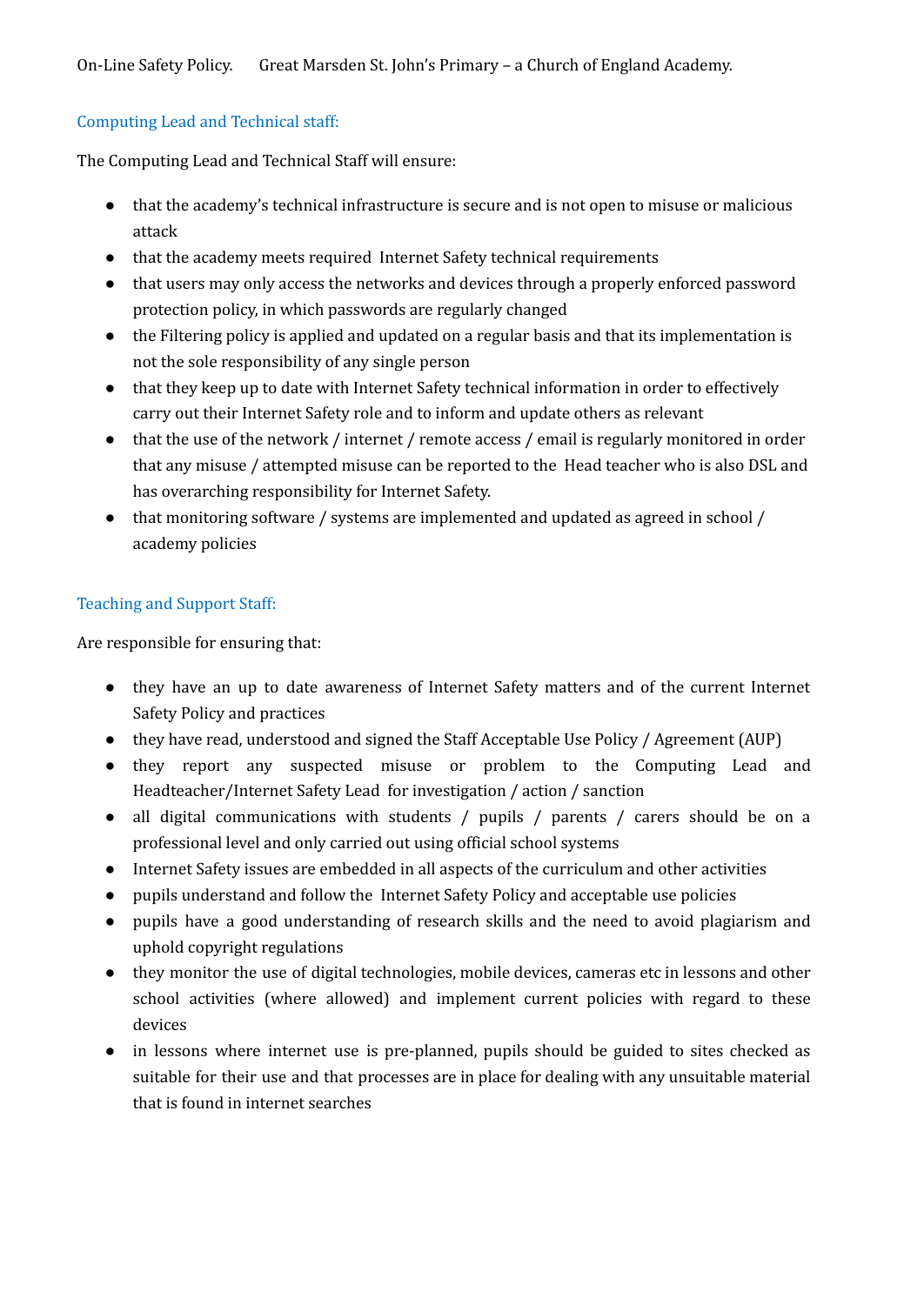#### Designated Safeguarding Lead and Deputy DSL:

Should be trained in Internet Safety issues and be aware of the potential for serious child protection / safeguarding issues to arise from:

- sharing of personal data
- access to illegal / inappropriate materials
- inappropriate on-line contact with adults / strangers
- potential or actual incidents of grooming
- cyber-bullying
- sexting
- peer on peer abuse

#### Students / Pupils:

- are responsible for using the academy digital technology systems in accordance with the Pupil Acceptable Use Agreement
- have a good understanding of research skills and the need to avoid plagiarism and uphold copyright regulations
- need to understand the importance of reporting abuse, misuse or access to inappropriate materials and know how to do so
- will be expected to know and understand policies on the use of mobile devices and digital cameras. They should also know and understand policies on the taking / use of images and on cyber-bullying.
- should understand the importance of adopting good Internet Safety practice when using digital technologies out of school and realise that the academy's Internet Safety Policy covers their actions out of school, if related to their membership of the school.

#### Parents / Carers:

Parents / Carers play a crucial role in ensuring that their children understand the need to use the internet / mobile devices in an appropriate way. The academy will take every opportunity to help parents understand these issues through parents' evenings, newsletters, letters, website / and information about national / local Internet Safety campaigns / literature. Parents and carers will be encouraged to support the academy in promoting good Internet Safety practice and to follow guidelines on the appropriate use of:

- digital and video images taken at school events
- access to parents' sections of the website and on-line student / pupil records
- their children's personal devices in the school / academy (where this is allowed).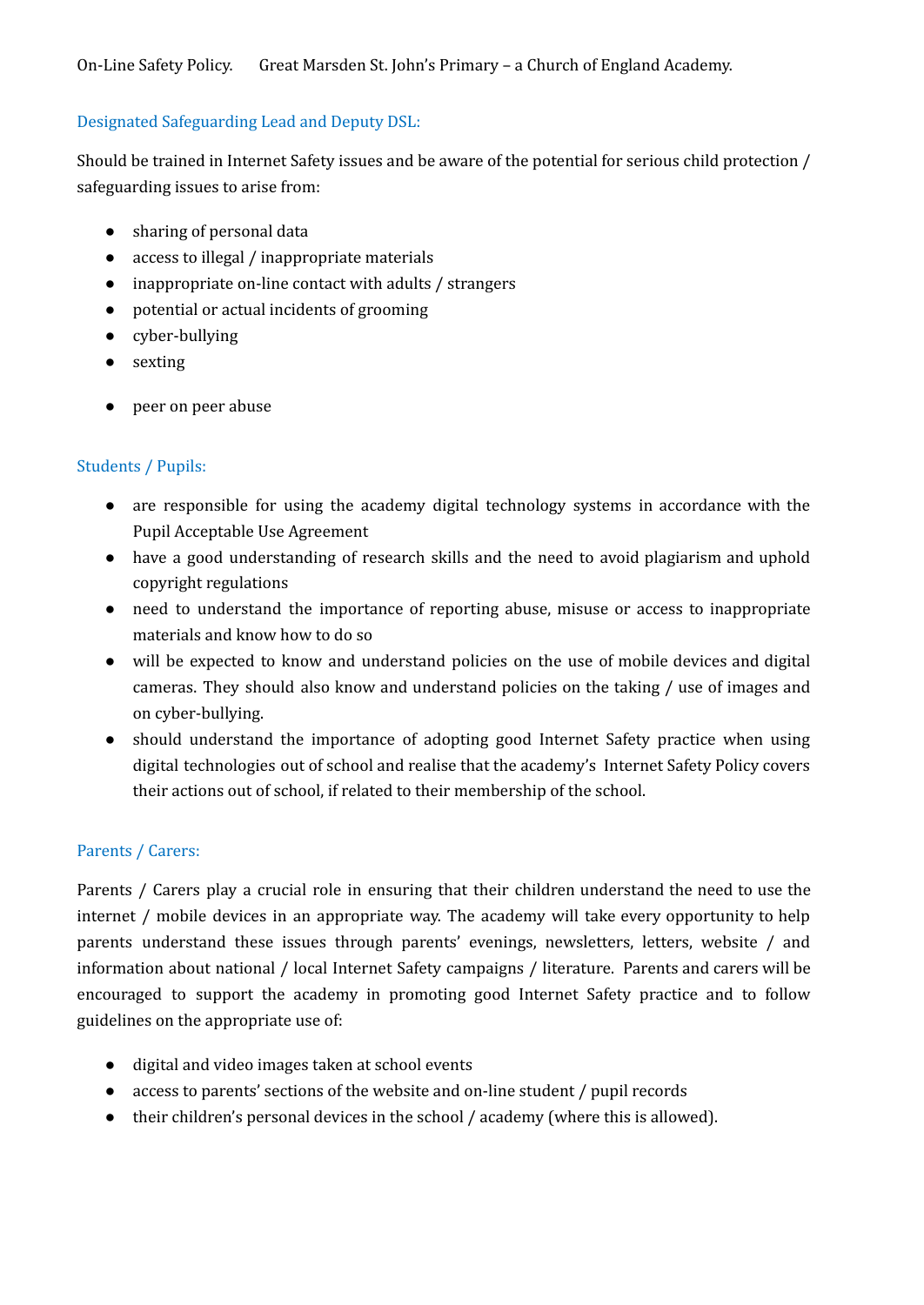## **Policy Statements**

#### Education –Pupils

Whilst regulation and technical solutions are very important, their use must be balanced by educating *pupils* to take a responsible approach. The education of pupils in Internet Safety is therefore an essential part of the academy's Internet Safety provision. Children and young people need the help and support of the school to recognise and avoid Internet Safety risks and build their resilience.

Internet Safety should be a focus in all areas of the curriculum and staff should reinforce Internet Safety messages across the curriculum. The Internet Safety curriculum should be broad, relevant and provide progression, with opportunities for creative activities and will be provided in the following ways:

- A planned Internet Safety curriculum should be provided as part of Computing / PHSE / other lessons and should be regularly revisited.
- Pupils should be taught in all lessons to be critically aware of the materials / content they access on-line and be guided to validate the accuracy of information.
- Pupils should be taught to acknowledge the source of information used and to respect copyright when using material accessed on the internet.
- Pupils should be supported in building resilience to radicalisation by providing a safe environment for debating controversial issues and helping them to understand how they can influence and participate in decision-making.
- Pupils should be helped to understand the need for the pupil Acceptable Use Agreement and encouraged to adopt safe and responsible use both within and outside the academy.
- Staff should act as good role models in their use of digital technologies, the internet and mobile devices.
- In lessons, where internet use is pre-planned, it is best practice that pupils should be guided to sites checked as suitable for their use and that processes are in place for dealing with any unsuitable material that is found in internet searches.
- Where pupils are allowed to freely search the internet, staff should be vigilant in monitoring the content of the websites the young people visit.
- It is accepted that from time to time, for good educational reasons, students may need to research topics (e.g. racism, drugs and discrimination) that would normally result in internet searches being blocked. In such a situation, staff can request that the Technical Staff can temporarily remove those sites from the filtered list for the period of study. Any request to do so, should be auditable, with clear reasons for the need.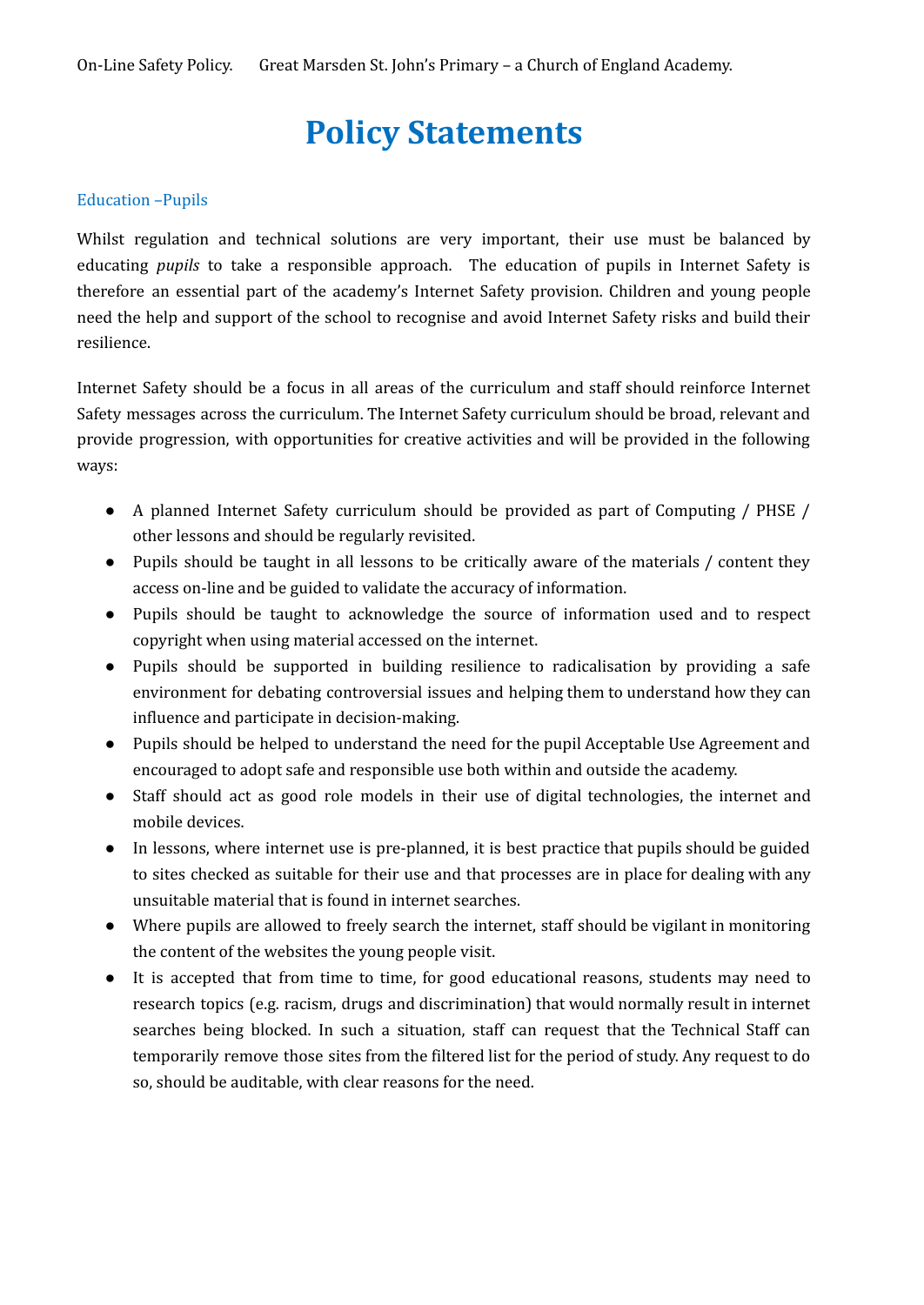#### Education – Parents / Carers

Many parents and carers have only a limited understanding of Internet Safety risks and issues, yet they play an essential role in the education of their children and in the monitoring / regulation of the children's on-line behaviours. Parents may underestimate how often children and young people come across potentially harmful and inappropriate material on the internet and may be unsure about how to respond.

The academy will therefore seek to provide information and awareness to parents and carers through:

- Curriculum activities
- Letters, newsletters, web site,
- Parents / Carers evenings / sessions
- High profile events / campaigns e.g. Safer Internet Day
- Reference to the relevant web sites and publications e.g. [swgfl.org.uk](http://swgfl.org.uk) [www.saferinternet.org.uk/](http://www.saferinternet.org.uk/) <http://www.childnet.com/parents-and-carers>

### Education – The Wider Community:

The academy will provide opportunities for the local community to gain from the academy's Internet Safety knowledge and experience. This may be offered through the following:

- Providing family learning courses in use of new digital technologies, digital literacy and Internet Safety
- Internet Safety messages targeted towards grandparents and other relatives as well as parents.
- The school / academy website will provide Internet Safety information for the wider community

### Education & Training – Staff / Volunteers

It is essential that all staff receive Internet Safety training and understand their responsibilities, as outlined in this policy. Training will be offered as follows:

- A planned programme of formal Internet Safety training will be made available to staff. This will be regularly updated and reinforced. An audit of the Internet Safety training needs of all staff will be carried out regularly.
- All new staff should receive Internet Safety training as part of their induction programme, ensuring that they fully understand the academy Internet Safety Policy and Acceptable Use Agreements.
- The Internet Safety Lead will receive regular updates through attendance at external training events and by reviewing guidance documents released by relevant organisations.
- This Internet Safety Policy and its updates will be presented to and discussed by staff.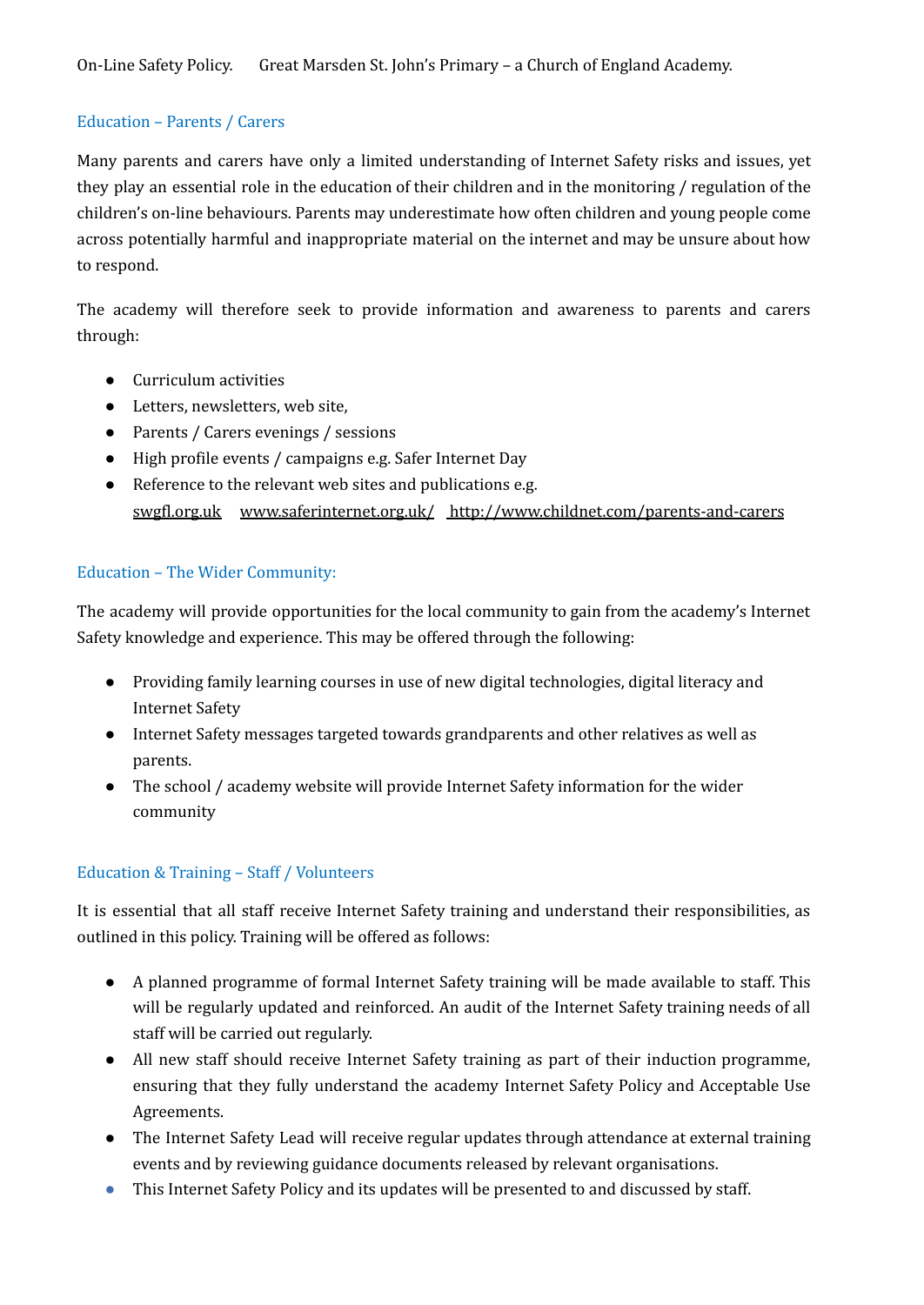On-Line Safety Policy. Great Marsden St. John's Primary – a Church of England Academy.

● The Internet Safety Lead and Computing Lead will provide advice / guidance / training to individuals as required.

#### Training – Governors

Governors should take part in Internet Safety training / awareness sessions. This may be offered in a number of ways:

- Attendance at training provided by the Local Authority / National Governors Association / or other relevant organisation.
- Participation in school / academy training / information sessions for staff or parents.

### **Technical – infrastructure / equipment, filtering and monitoring**

The academy will be responsible for ensuring that the academy infrastructure and network is as safe and secure as is reasonably possible and that policies and procedures approved within this policy are implemented. It will also ensure that the relevant people named in the above sections will be effective in carrying out their Internet Safety responsibilities:

- Academy technical systems will be managed in ways that ensure that the school / academy meets recommended technical requirements. BT Lancashire and Dataspire are our partners in this.
- There will be regular reviews and audits of the safety and security of the academy technical systems
- Servers, wireless systems and cabling must be securely located and physical access restricted
- All users will have clearly defined access rights to academy technical systems and devices.
- All adult users will be provided with a username and secure password by the Computing Lead/SAM/Technical Support who will keep an up to date record of users and their usernames. Users are responsible for the security of their username and password and will be required to change their password every academic year. Class log-ons and passwords are used for children and the policy makes clear the associated risks.
- The "administrator" passwords for the academy ICT system, used by the Network Manager (or other person) must also be available to the Head teacher, SAM and Computing Lead and kept in a secure place.
- The Computing Lead in collaboration with the ICT Technician are responsible for ensuring that software licence logs are accurate and up to date and that regular checks are made to reconcile the number of licences purchased against the number of software installations
- Internet access is filtered for all users. Illegal content (child sexual abuse images) is filtered by the broadband or filtering provider – Lightspeed- by actively employing the Internet Watch Foundation CAIC list. Content lists are regularly updated and internet use is logged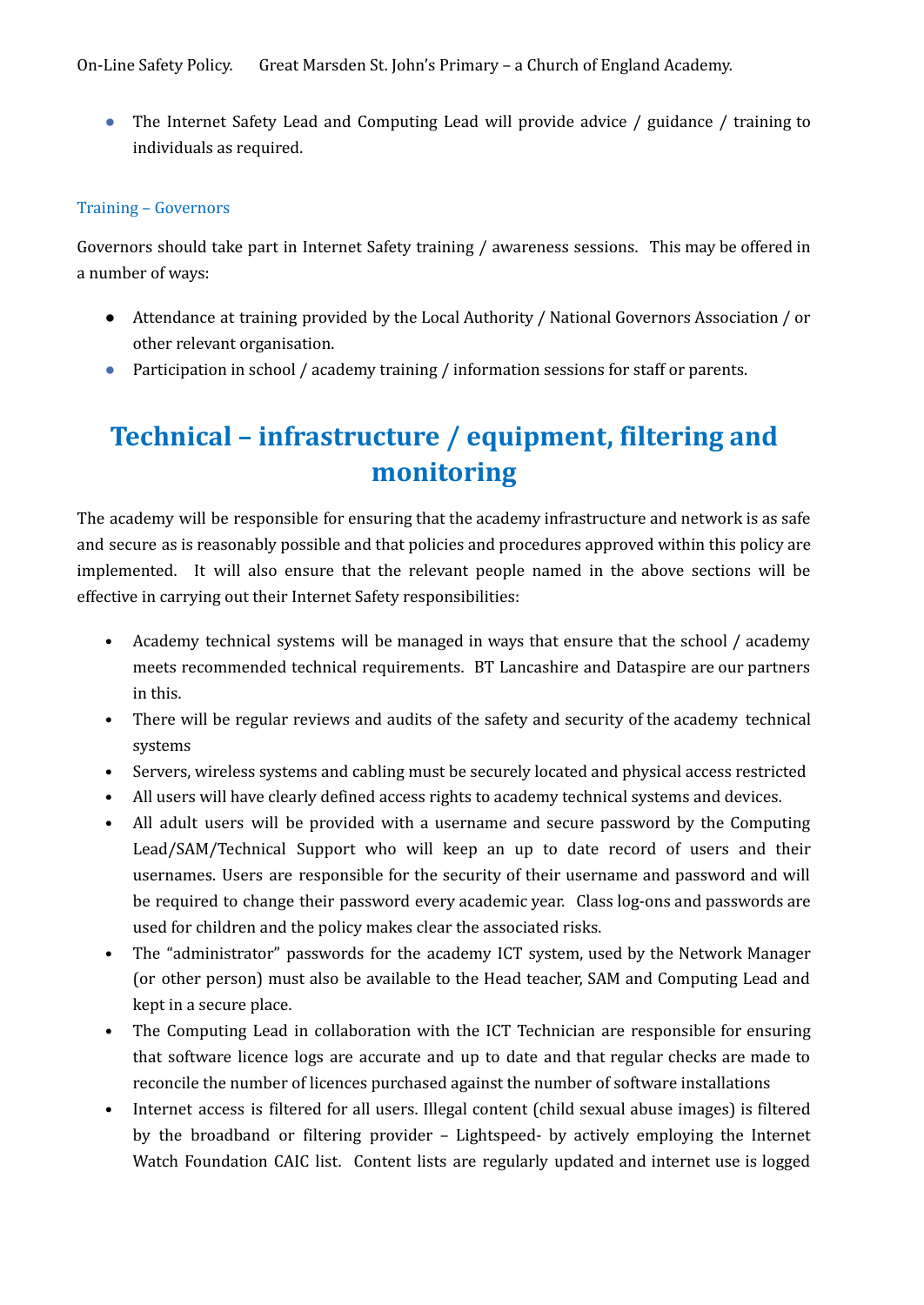and regularly monitored. There is a clear process in place to deal with requests for filtering changes.

- Internet filtering should ensure that children are safe from terrorist and extremist material when accessing the internet.
- Academy technical staff and Computing Lead regularly monitor and record the activity of users on the school technical systems and users are made aware of this in the Acceptable Use Agreement.
- An appropriate system is in place, described later in the Policy, for users to report any actual / potential technical incident / security breach to the relevant person, as agreed.
- Appropriate security measures are in place, Lenovo, to protect the servers, firewalls, routers, wireless systems, work stations, mobile devices etc from accidental or malicious attempts which might threaten the security of the school systems and data. These are tested regularly. The school infrastructure and individual workstations are protected by up to date virus software.
- An agreed policy is in place, to be described, for the provision of temporary access of "guests" (e.g. trainee teachers, supply teachers, visitors) onto the school systems.
- An agreed policy is in place, described later in the Policy, regarding the use of removable media (e.g. memory sticks / CDs / DVDs) by users on school devices. As we are Cloud based thai should be minimal.

### **Mobile Technologies**

Mobile technology devices may be academy owned/provided or personally owned and might include: smartphone, tablet, notebook / laptop or other technology that usually has the capability of utilising the school's wireless network. The device then has access to the wider internet which may include cloud based services such as email and data storage.

All users should understand that the primary purpose of the use of mobile / personal devices in a school context is educational. The Mobile Technologies Policy should be consistent with and interrelated to other relevant school policies including but not limited to the Internet Safety Policy, Behaviour Policy, Bullying Policy, Acceptable Use Policy, and policies around theft or malicious damage. Teaching about the safe and appropriate use of mobile technologies should be an integral part of the school's Internet Safety education programme.

#### **Use of digital and video images**

The development of digital imaging technologies has created significant benefits to learning, allowing staff and pupils instant use of images that they have recorded themselves or downloaded from the internet. However, staff, parents / carers and pupils need to be aware of the risks associated with publishing digital images on the internet. Such images may provide avenues for cyber bullying to take place. Digital images may remain available on the internet forever and may cause harm or embarrassment to individuals in the short or longer term. It is common for employers to carry out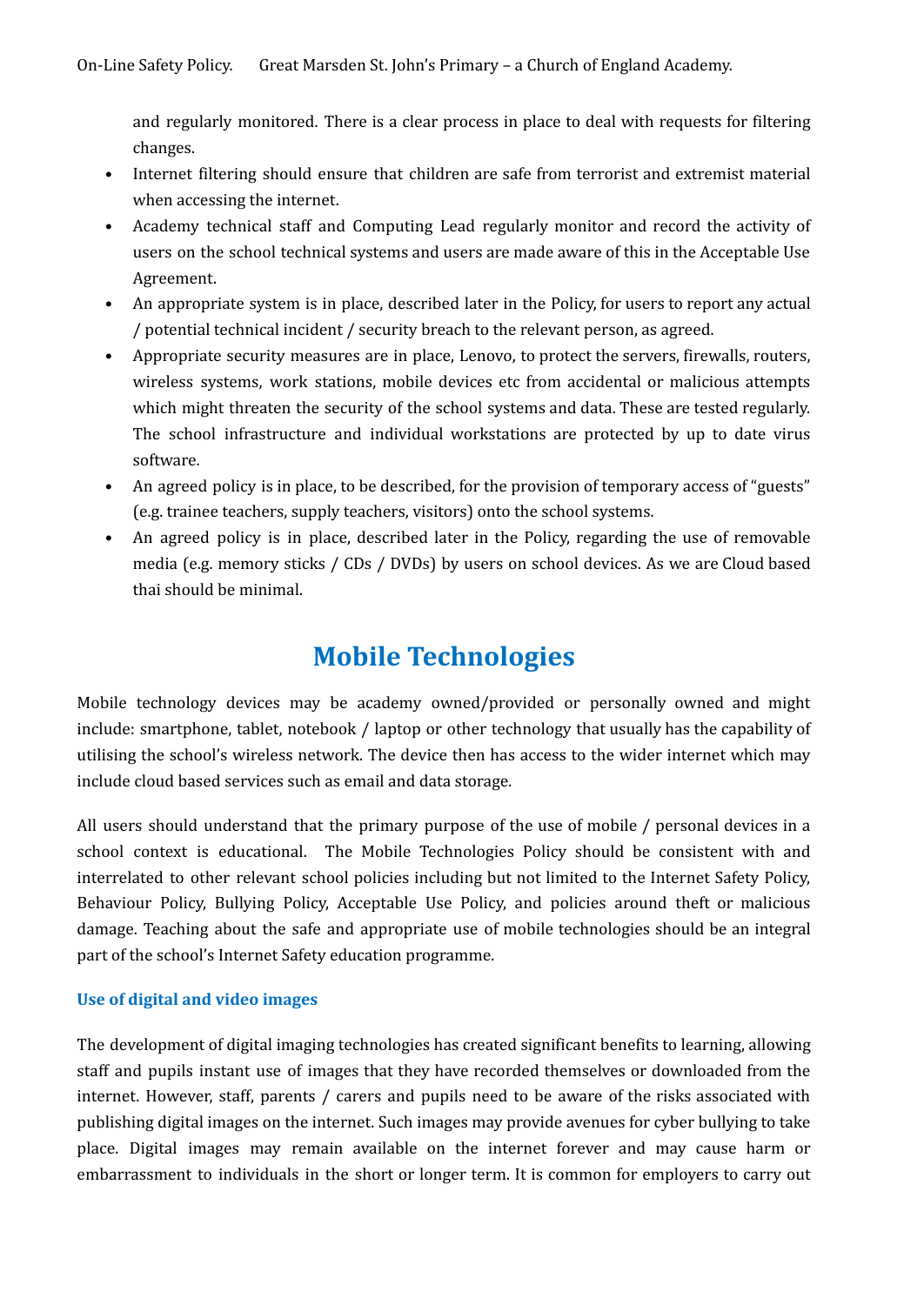internet searches for information about potential and existing employees. The academy will inform and educate users about these risks and will implement policies to reduce the likelihood of the potential for harm:

- When using digital images, staff should inform and educate pupils about the risks associated with the taking, use, sharing, publication and distribution of images. In particular they should recognise the risks attached to publishing their own images on the internet e.g. on social networking sites.
- Written permission from parents or carers will be obtained before photographs of pupils are published on the school website / social media / local press
- In accordance with guidance from the Information Commissioner's Office, parents / carers are welcome to take videos and digital images of their children at academy events for their own personal use (as such use is not covered by the Data Protection Act). General image making will not be permitted to safeguard those children whose parents do not wish their image to be used.
- Staff and volunteers are allowed to take digital / video images to support educational aims, but must follow school academy policies concerning the sharing, distribution and publication of those images. Those images should only be taken on academy equipment, the personal equipment of staff should not be used for such purposes.
- Care should be taken when taking digital / video images that pupils are appropriately dressed and are not participating in activities that might bring the individuals or the academy into disrepute.
- Pupils must not take, use, share, publish or distribute images of others without their permission
- Photographs published on the website, or elsewhere that include students / pupils will be selected carefully and will comply with good practice guidance on the use of such images.
- Students' / Pupils' full names will not be used anywhere on a website or blog, particularly in association with photographs.
- Student's / Pupil's work can only be published with the permission of the student / pupil and parents or carers.

### **Data Protection GDPR**

Personal data will be recorded, processed, transferred and made available according to the Data Protection Act 1998 which states that personal data must be:

- Fairly and lawfully processed
- Processed for limited purposes
- Adequate, relevant and not excessive
- Accurate
- Kept no longer than is necessary
- Processed in accordance with the data subject's rights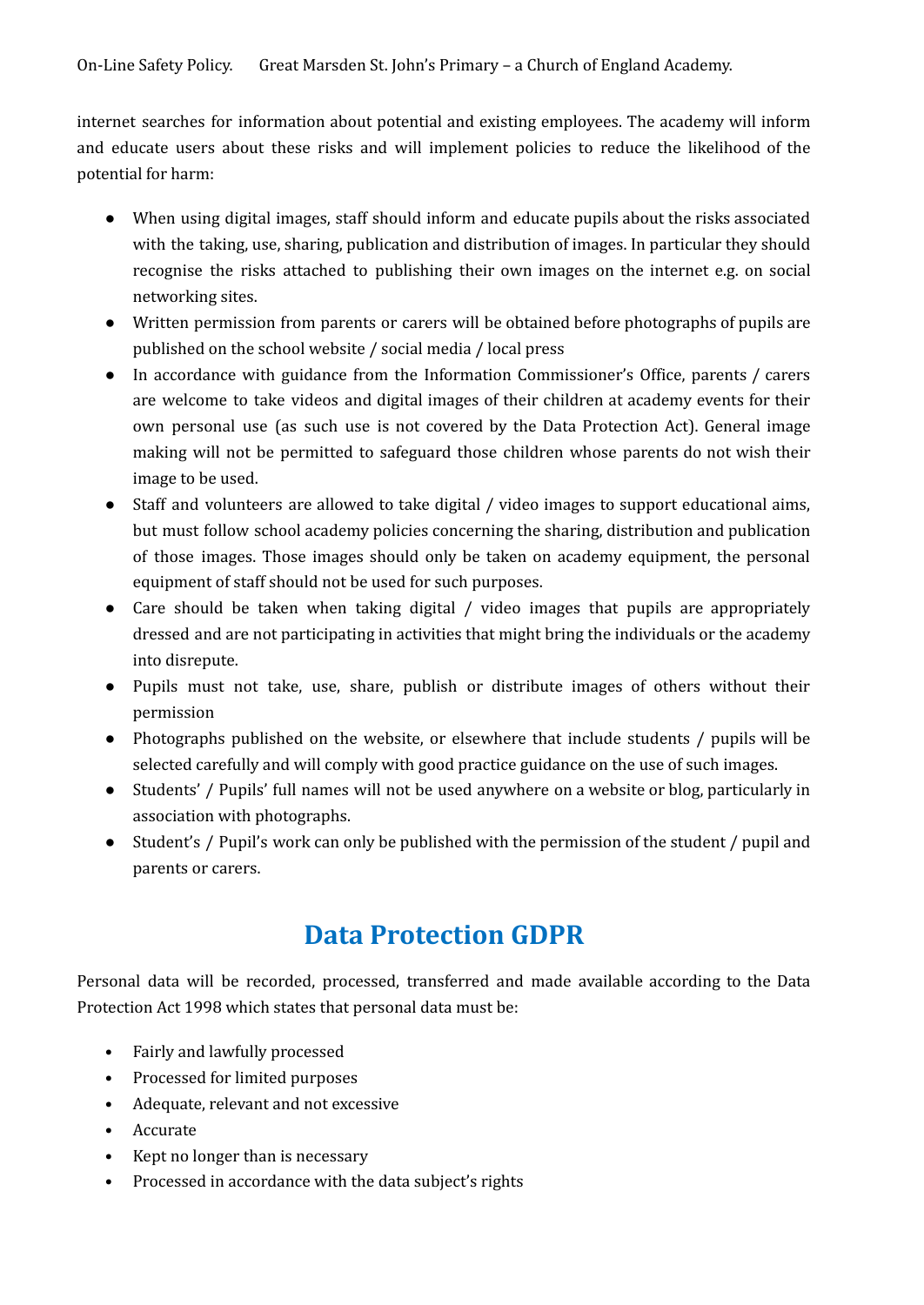- Secure
- Only transferred to others with adequate protection.

The academy must ensure that:

- It will hold the minimum personal data necessary to enable it to perform its function and it will not hold it for longer than necessary for the purposes it was collected for.
- Every effort will be made to ensure that data held is accurate, up to date and that inaccuracies are corrected without unnecessary delay.
- All personal data will be fairly obtained in accordance with the "Privacy Notice" and lawfully processed in accordance with the "Conditions for Processing".
- It has a Data Protection Policy
- It is registered as a Data Controller for the purposes of the Data Protection Act (DPA)
- Responsible persons are appointed / identified
- Risk assessments are carried out
- It has clear and understood arrangements for the security, storage and transfer of personal data
- Data subjects have rights of access and there are clear procedures for this to be obtained
- There are clear and understood policies and routines for the deletion and disposal of data
- There is a policy for reporting, logging, managing and recovering from information risk incidents

Staff must ensure that they:

- At all times take care to ensure the safekeeping of personal data, minimising the risk of its loss or misuse.
- Use personal data only on secure password protected computers and other devices, ensuring that they are properly "logged-off" at the end of any session in which they are using personal data.
- Transfer confidential data using encryption, secure password protected devices and Google Drive.

When confidential data is stored on any portable computer system, memory stick or any other removable media:

- the data must password protected
- the device must be password protected
- the device must offer approved virus and malware checking software
- the data must be securely deleted from the device, in line with school policy once it has been transferred or its use is complete.

### **Communications**

A wide range of rapidly developing communications technologies has the potential to enhance learning.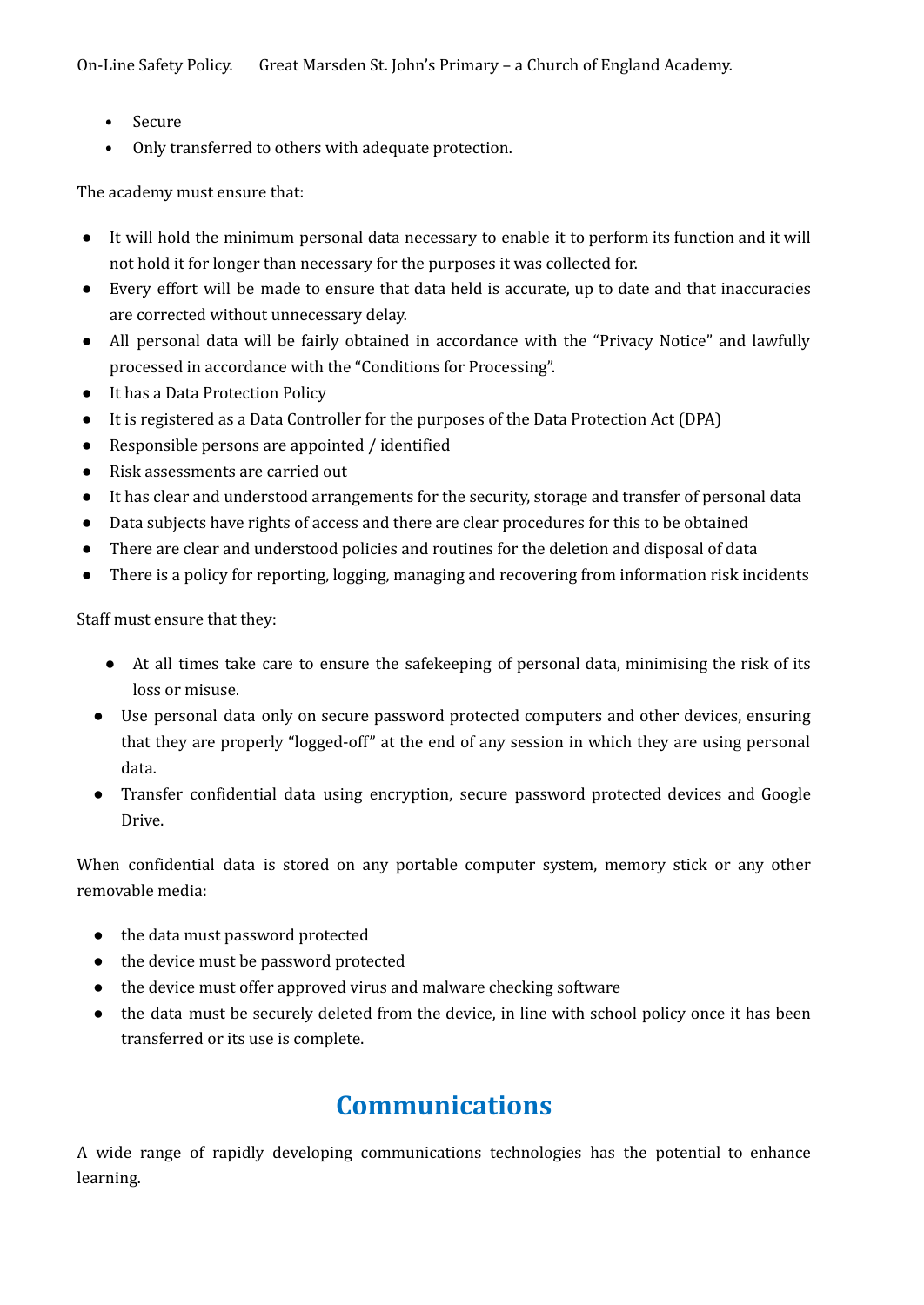On-Line Safety Policy. Great Marsden St. John's Primary – a Church of England Academy.

When using communication technologies the academy considers the following as good practice:

- The official academy email service may be regarded as safe and secure and is monitored. Users should be aware that email communications are monitored.
- Users must immediately report, to the nominated person in accordance with the academy policy, the receipt of any communication that makes them feel uncomfortable, is offensive, discriminatory, threatening or bullying in nature and must not respond to any such communication.
- Any digital communication between staff and students / pupils or parents / carers (email, social media, chat, blogs, VLE etc.) must be professional in tone and content. These communications may only take place on official (monitored) school / academy systems. Personal email addresses, text messaging or social media must not be used for these communications.
- Whole class / group email addresses will be used in all instances of educational use.
- Pupils should be taught about Internet Safety issues, such as the risks attached to the sharing of personal details. They should also be taught strategies to deal with inappropriate communications and be reminded of the need to communicate appropriately when using digital technologies.
- Personal information should not be posted on the school / academy website and only official email addresses should be used to identify members of staff.

### **Social Media - Protecting Professional Identity**

All schools, academies and local authorities have a duty of care to provide a safe learning environment for pupils and staff. Schools/academies and local authorities could be held responsible, indirectly for acts of their employees in the course of their employment. Staff members who harass, cyber bully, discriminate on the grounds of sex, race or disability or who defame a third party may render the academy or Multi Academy Trust liable to the injured party. Reasonable steps to prevent predictable harm must be in place.

The academy provides the following measures to ensure reasonable steps are in place to minimise risk of harm to pupils, staff and the school through:

- Ensuring that personal information is not published
- Training is provided including: acceptable use; social media risks; checking of settings; data protection; reporting issues.
- Clear reporting guidance, including responsibilities, procedures and sanctions
- Risk assessment, including legal risk

School / academy staff should ensure that:

● No reference should be made in social media to students / pupils, parents / carers or school / academy staff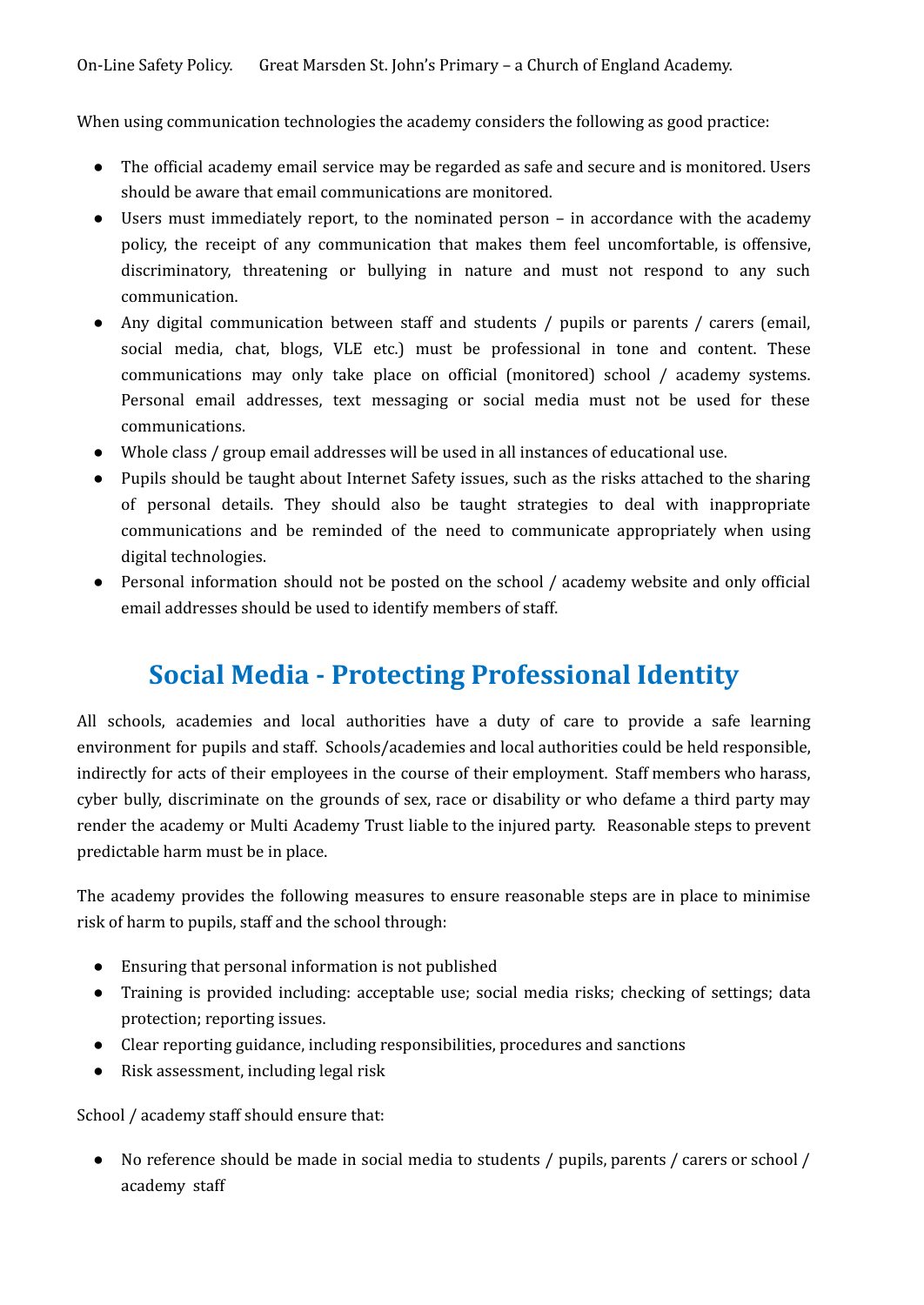- They do not engage in online discussion on personal matters relating to members of the school community
- Personal opinions should not be attributed to the academy.
- Security settings on personal social media profiles are regularly checked to minimise risk of loss of personal information

When official school / academy social media accounts are established there should be:

- A process for approval by senior leaders
- Clear processes for the administration and monitoring of these accounts involving at least two members of staff
- A code of behaviour for users of the accounts,
- Systems for reporting and dealing with abuse and misuse
- Understanding of how incidents may be dealt with under school / academy disciplinary procedures

Personal Use:

- Personal communications are those made via personal social media accounts. In all cases, where a personal account is used which associates itself with the academy or impacts on the academy, it must be made clear that the member of staff is not communicating on behalf of the academy with an appropriate disclaimer. Such personal communications are within the scope of this policy
- Personal communications which do not refer to or impact upon the school are outside the scope of this policy
- Where excessive personal use of social media in school is suspected, and considered to be interfering with relevant duties, disciplinary action may be taken
- The academy permits reasonable and appropriate access to private social media sites

Monitoring of Public Social Media

- As part of active social media engagement, it is considered good practice to proactively monitor the Internet for public postings about the school
- The school should effectively respond to social media comments made by others according to a defined policy or process

The academy's use of social media for professional purposes will be checked regularly by the Social Media Lead and Head teacher to ensure compliance with the school policies.

### **Unsuitable / inappropriate activities**

Some internet activity e.g. accessing child abuse images or distributing racist material is illegal and would obviously be banned from academy and all other technical systems and reported to teh police.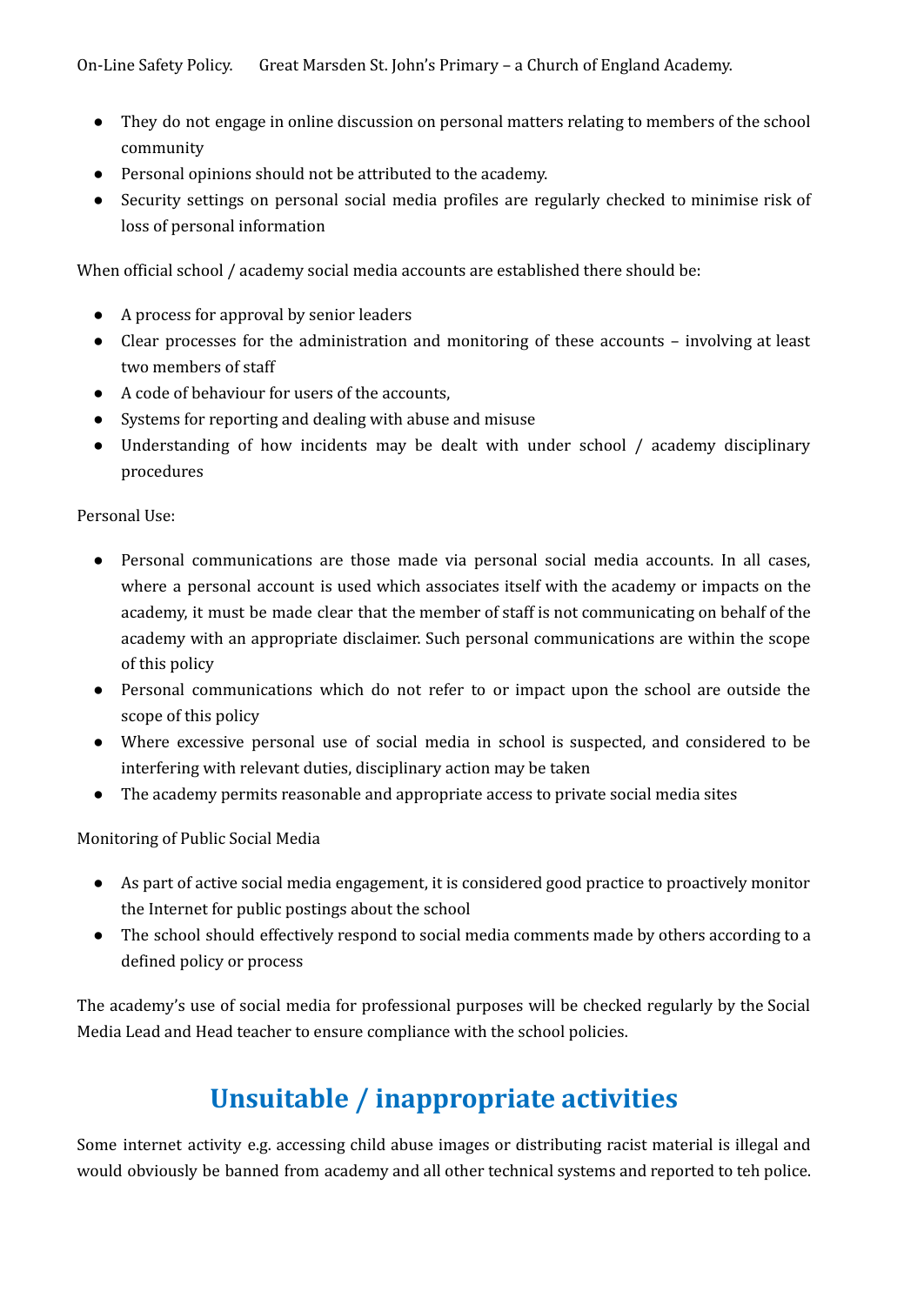Other activities e.g. cyber-bullying would be banned and could lead to criminal prosecution. There are however a range of activities which may, generally, be legal but would be inappropriate in an academy context, either because of the age of the users or the nature of those activities.

The academy believes that the activities referred to in the following section would be inappropriate in an academy context and that users, as defined below, should not engage in these activities in / or outside the academy when using academy equipment or systems. The academy policy restricts usage as follows - the list is not exhaustive :

- Promotion of any kind of discrimination
- threatening behaviour, including promotion of physical violence or mental harm
- Promotion of extremism or terrorism
- Using school systems to run a private business
- Unfair usage (downloading / uploading large files that hinders others in their use of the internet)
- On-line gambling

### **Responding to incidents of misuse**

This guidance is intended for use when staff need to manage incidents that involve the use of online services. It encourages a safe and secure approach to the management of the incident. Incidents might involve illegal or inappropriate activities (see "User Actions" above).

#### Illegal Incidents

If there is any suspicion that the web site(s) concerned may contain child abuse images, or if there is any other suspected illegal activity, refer to the right hand side of the Flowchart (below and appendix) for responding to Internet Safety incidents and report immediately to the police.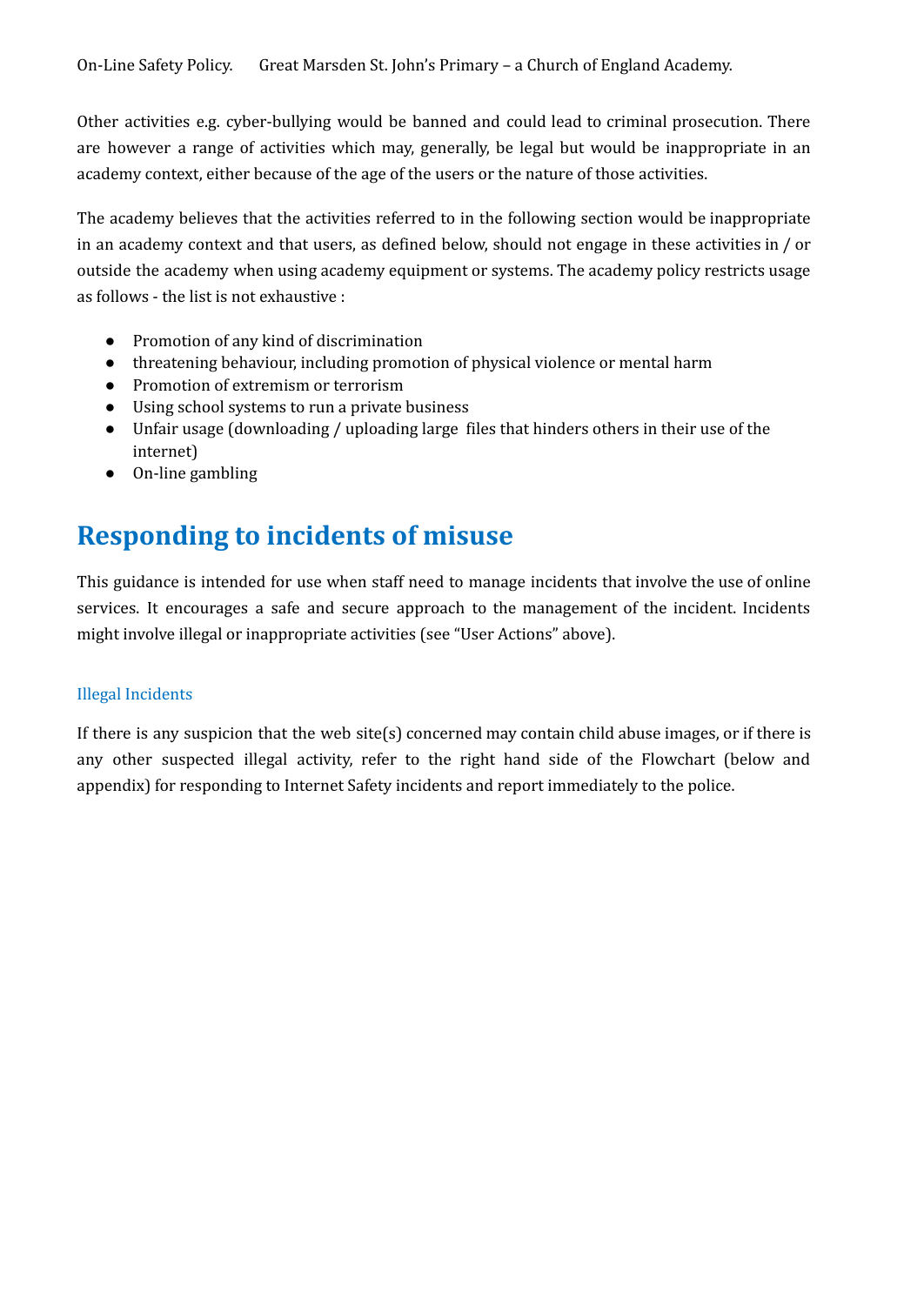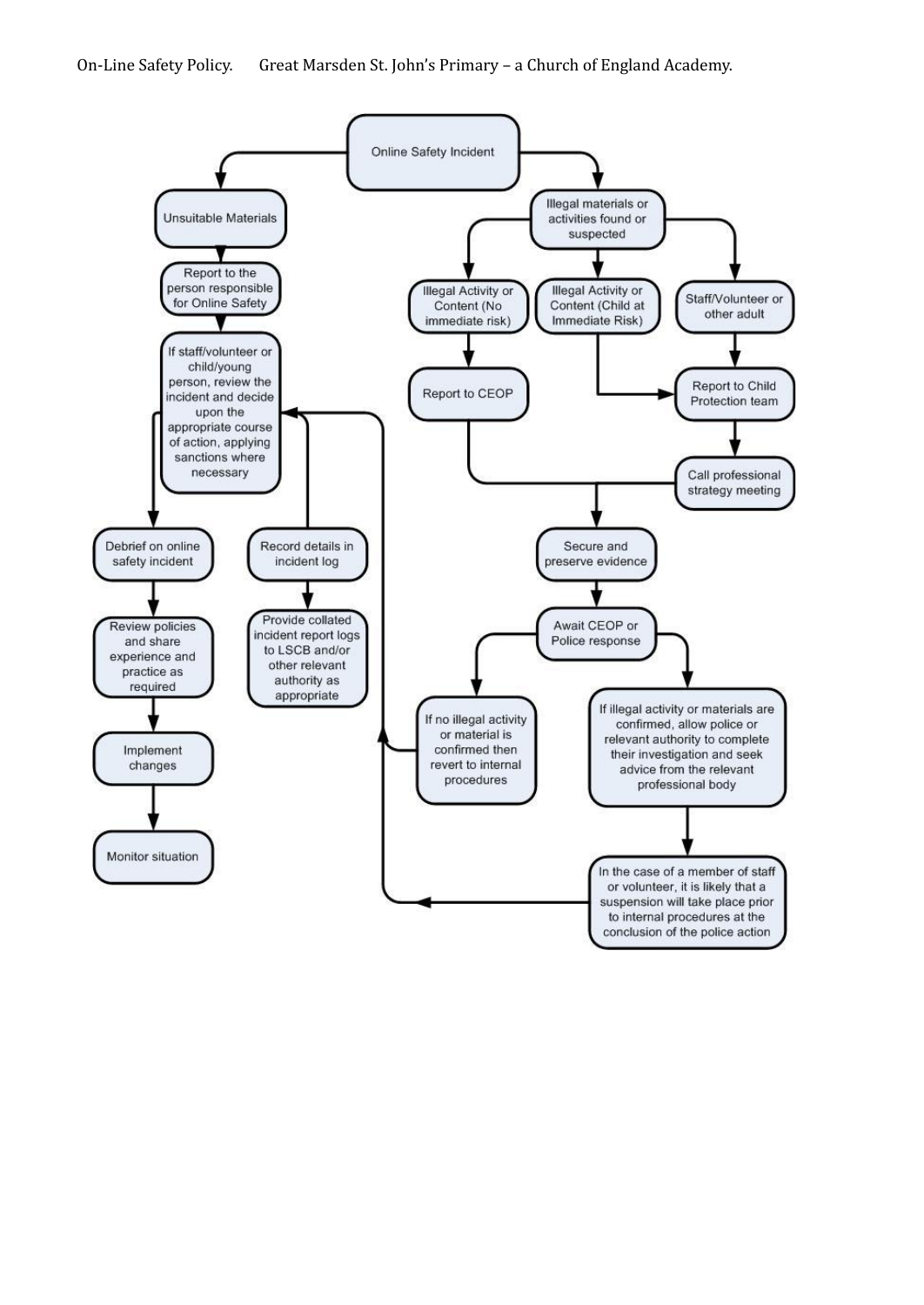#### Other Incidents

It is hoped that all members of the academy community will be responsible users of digital technologies, who understand and follow academy policy. However, there may be times when infringements of the policy could take place, through careless or irresponsible or, very rarely, through deliberate misuse.

#### In the event of suspicion, all steps in this procedure should be followed:

- Have more than one senior member of staff involved in this process. This is vital to protect individuals if accusations are subsequently reported.
- Conduct the procedure using a designated computer that will not be used by young people and if necessary can be taken off site by the police should the need arise. Use the same computer for the duration of the procedure.
- It is important to ensure that the relevant staff should have appropriate internet access to conduct the procedure, but also that the sites and content visited are closely monitored and recorded (to provide further protection).
- Record the URL of any site containing the alleged misuse and describe the nature of the content causing concern. It may also be necessary to record and store screenshots of the content on the machine being used for investigation. These may be printed, signed and attached to the form (except in the case of images of child sexual abuse – see below)
- Once this has been completed and fully investigated the group will need to judge whether this concern has substance or not. If it does then appropriate action will be required and could include the following:
	- o Internal response or discipline procedures
	- o Involvement by Local Authority / Cidari Multi Academy Trust.
	- o Police involvement and/or action
- If content being reviewed includes images of Child abuse then the monitoring should be halted and referred to the Police immediately. Other instances to report to the police would include:
	- o incidents of 'grooming' behaviour
	- o the sending of obscene materials to a child
	- o adult material which potentially breaches the Obscene Publications Act
	- o criminally racist material
	- o promotion of terrorism or extremism
	- **o** other criminal conduct, activity or materials
	- Isolate the computer in question as best you can. Any change to its state may hinder a later police investigation.

It is important that all of the above steps are taken as they will provide an evidence trail for the academy and possibly the police and demonstrate that visits to these sites were carried out for safeguarding purposes. The completed form should be retained by the group for evidence and reference purposes.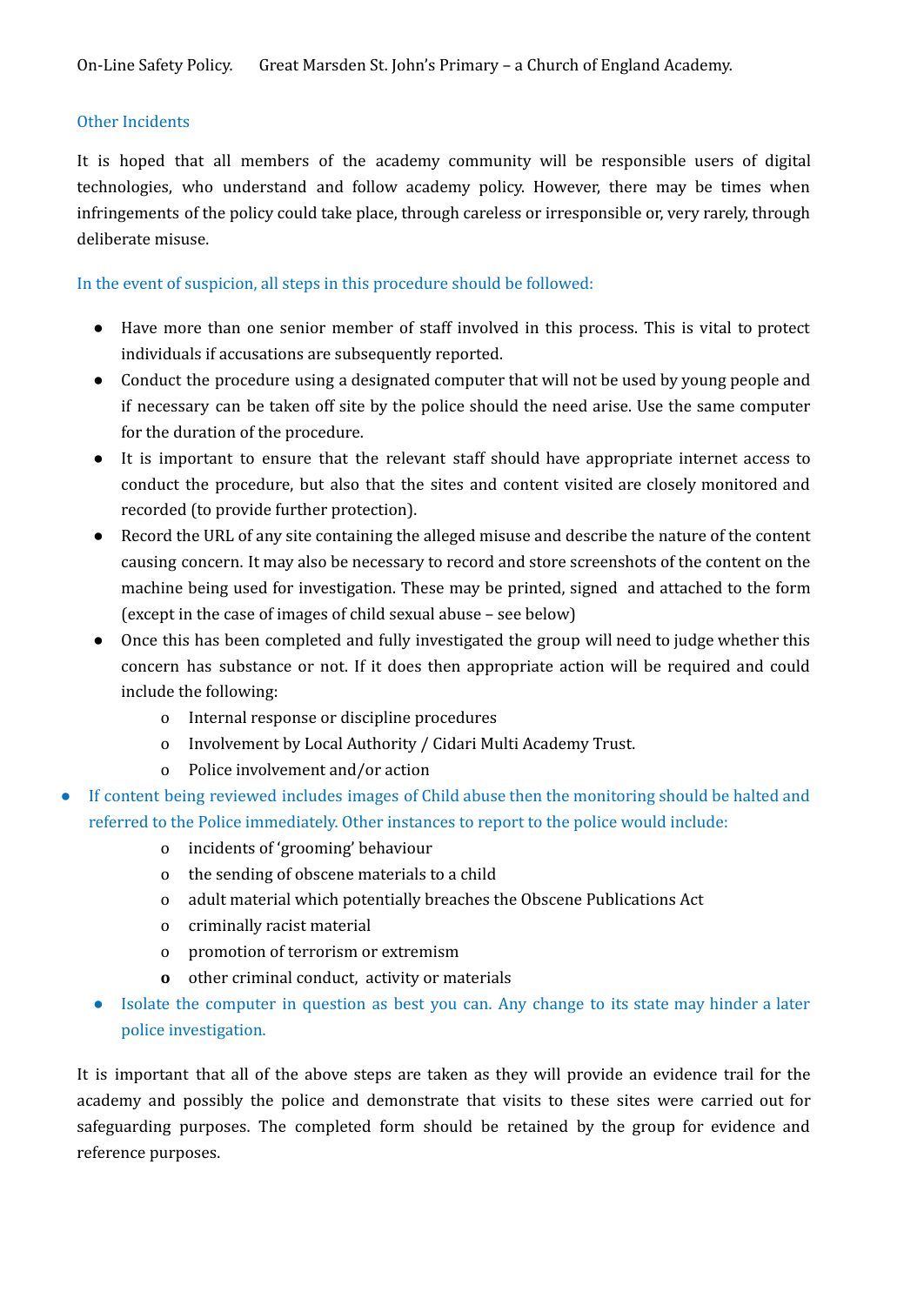### **Academy Actions & Sanctions**

It is more likely that the academy will need to deal with incidents that involve inappropriate rather than illegal misuse. It is important that any incidents are dealt with as soon as possible in a proportionate manner, and that members of the academy community are aware that incidents have been dealt with. It is intended that incidents of misuse will be dealt with through normal behaviour / disciplinary procedures as follows:

|                                                                                                                                                                    | Actions taken by Academy                                                                                         |                            |                                                                                                                                                |                                                      |                                                                                                                  |                     |                                                                                      |
|--------------------------------------------------------------------------------------------------------------------------------------------------------------------|------------------------------------------------------------------------------------------------------------------|----------------------------|------------------------------------------------------------------------------------------------------------------------------------------------|------------------------------------------------------|------------------------------------------------------------------------------------------------------------------|---------------------|--------------------------------------------------------------------------------------|
| <b>Actions by Pupils</b>                                                                                                                                           | $\mathsf{R}$<br>e<br>f<br>e<br>r<br>t<br>0<br>H<br>e<br>a<br>d<br>t<br>e<br>a<br>C<br>$\boldsymbol{h}$<br>e<br>r | Refe<br>r to<br>Poli<br>ce | Refer to<br>Comput<br>ing<br>Lead<br>and<br>technic<br>al<br>support<br>staff for<br>action<br>re<br>filtering<br>$\prime$<br>security<br>etc. | Inf<br>or<br>m<br>pa<br>re<br>nts<br>T<br>car<br>ers | Re<br>m<br><b>OV</b><br>al<br>of<br>ne<br>tw<br>or<br>k/<br>int<br>er<br>ne<br>t<br>ac<br>ce<br>SS<br>rig<br>hts | W<br>ar<br>ni<br>ng | Furt<br>her<br>sanc<br>tion<br>in<br>line<br>with<br>Beh<br>avio<br>ur<br>poli<br>cy |
| Deliberately accessing or trying to access material that<br>could be considered illegal (see list in earlier section on<br>unsuitable / inappropriate activities). | $\mathbf X$                                                                                                      | X                          | X                                                                                                                                              | X                                                    |                                                                                                                  |                     | X                                                                                    |
| Unauthorised use of non-educational sites during lessons                                                                                                           |                                                                                                                  |                            |                                                                                                                                                | X                                                    |                                                                                                                  | X                   | X                                                                                    |
| Unauthorised / inappropriate use of mobile phone /<br>digital camera / other mobile device                                                                         | $\mathbf X$                                                                                                      |                            |                                                                                                                                                | X                                                    |                                                                                                                  | X                   | X                                                                                    |
| Unauthorised / inappropriate use of social media /<br>messaging apps / personal email                                                                              | $\mathbf X$                                                                                                      |                            | X                                                                                                                                              | X                                                    |                                                                                                                  | X                   | X                                                                                    |
| Unauthorised downloading or uploading of files                                                                                                                     | X                                                                                                                |                            | X                                                                                                                                              |                                                      |                                                                                                                  |                     |                                                                                      |
| Allowing others to access school / academy network by<br>sharing username and passwords                                                                            | X                                                                                                                |                            | X                                                                                                                                              | X                                                    |                                                                                                                  |                     | X                                                                                    |
| Attempting to access or accessing the school / academy<br>network, using another student's / pupil's account                                                       |                                                                                                                  |                            | X                                                                                                                                              | X                                                    |                                                                                                                  |                     | X                                                                                    |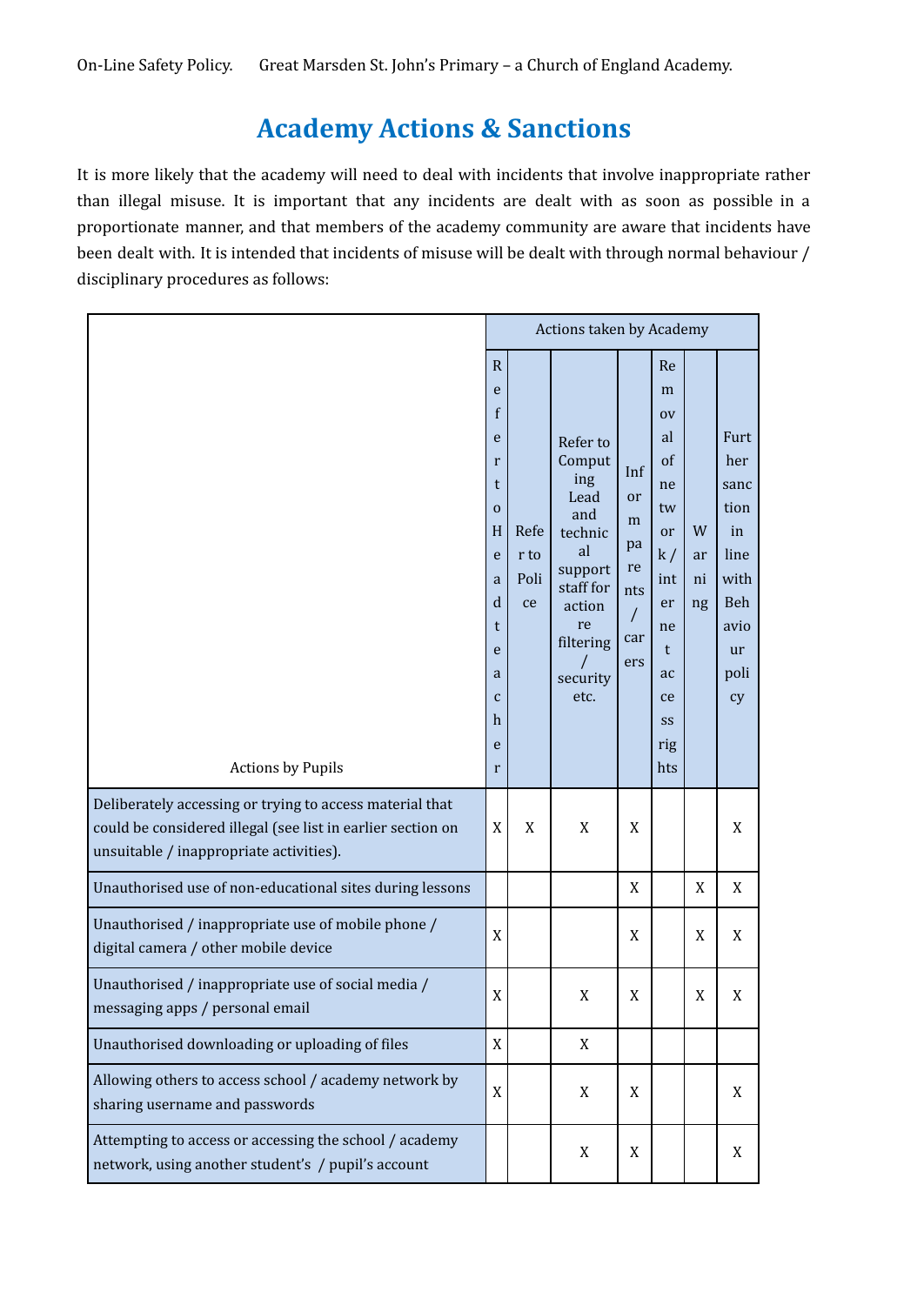### On-Line Safety Policy. Great Marsden St. John's Primary – a Church of England Academy.

| Attempting to access or accessing the school / academy<br>network, using the account of a member of staff                                   | X                                                        |                                                                   |                               | X                                                                                              | X |                 |                        | X                                            |
|---------------------------------------------------------------------------------------------------------------------------------------------|----------------------------------------------------------|-------------------------------------------------------------------|-------------------------------|------------------------------------------------------------------------------------------------|---|-----------------|------------------------|----------------------------------------------|
| Corrupting or destroying the data of other users                                                                                            |                                                          |                                                                   |                               | X                                                                                              | X |                 |                        | X                                            |
| Sending an email, text or message that is regarded as<br>X<br>offensive, harassment or of a bullying nature<br>case<br>X<br>X<br>by<br>case |                                                          | X                                                                 |                               |                                                                                                | X |                 |                        |                                              |
| Continued infringements of the above, following previous<br>warnings or sanctions                                                           | X                                                        |                                                                   |                               | X                                                                                              | X | X               |                        | X                                            |
| Actions which could bring the school / academy into<br>disrepute or breach the integrity of the ethos of the school                         | $\mathbf X$                                              |                                                                   |                               |                                                                                                | X |                 |                        | X                                            |
| Using proxy sites or other means to subvert the school's /<br>academy's filtering system                                                    | X                                                        |                                                                   |                               | X                                                                                              | X |                 |                        | X                                            |
| Accidentally accessing offensive or pornographic material<br>and failing to report the incident                                             | X                                                        |                                                                   | X                             |                                                                                                | X |                 |                        | X                                            |
| Deliberately accessing or trying to access offensive or<br>pornographic material                                                            | X                                                        |                                                                   |                               | X                                                                                              | X |                 | X                      | X                                            |
| Receipt or transmission of material that infringes the<br>copyright of another person or infringes the Data<br><b>Protection Act</b>        | X                                                        |                                                                   |                               | X                                                                                              |   |                 |                        |                                              |
|                                                                                                                                             | <b>Actions taken by Academy</b>                          |                                                                   |                               |                                                                                                |   |                 |                        |                                              |
|                                                                                                                                             | Ref<br>er<br>to<br>He<br>ad<br>tea<br>che<br>$\mathbf r$ | Ref <br>er<br>to<br>Ac<br>ad<br>em<br>y<br>Ce<br>ntr<br>al<br>Tea | Ref<br>er<br>to<br>Pol<br>ice | Refer<br>to<br>Techni<br>cal<br>Suppo<br>rt Staff<br>for<br>action<br>re<br>filterin<br>g etc. |   | Wa<br>rni<br>ng | Sus<br>pe<br>nsi<br>on | Disci<br>plina<br>ry<br>actio<br>$\mathbf n$ |
| <b>Staff Incidents</b>                                                                                                                      |                                                          | m                                                                 |                               |                                                                                                |   |                 |                        |                                              |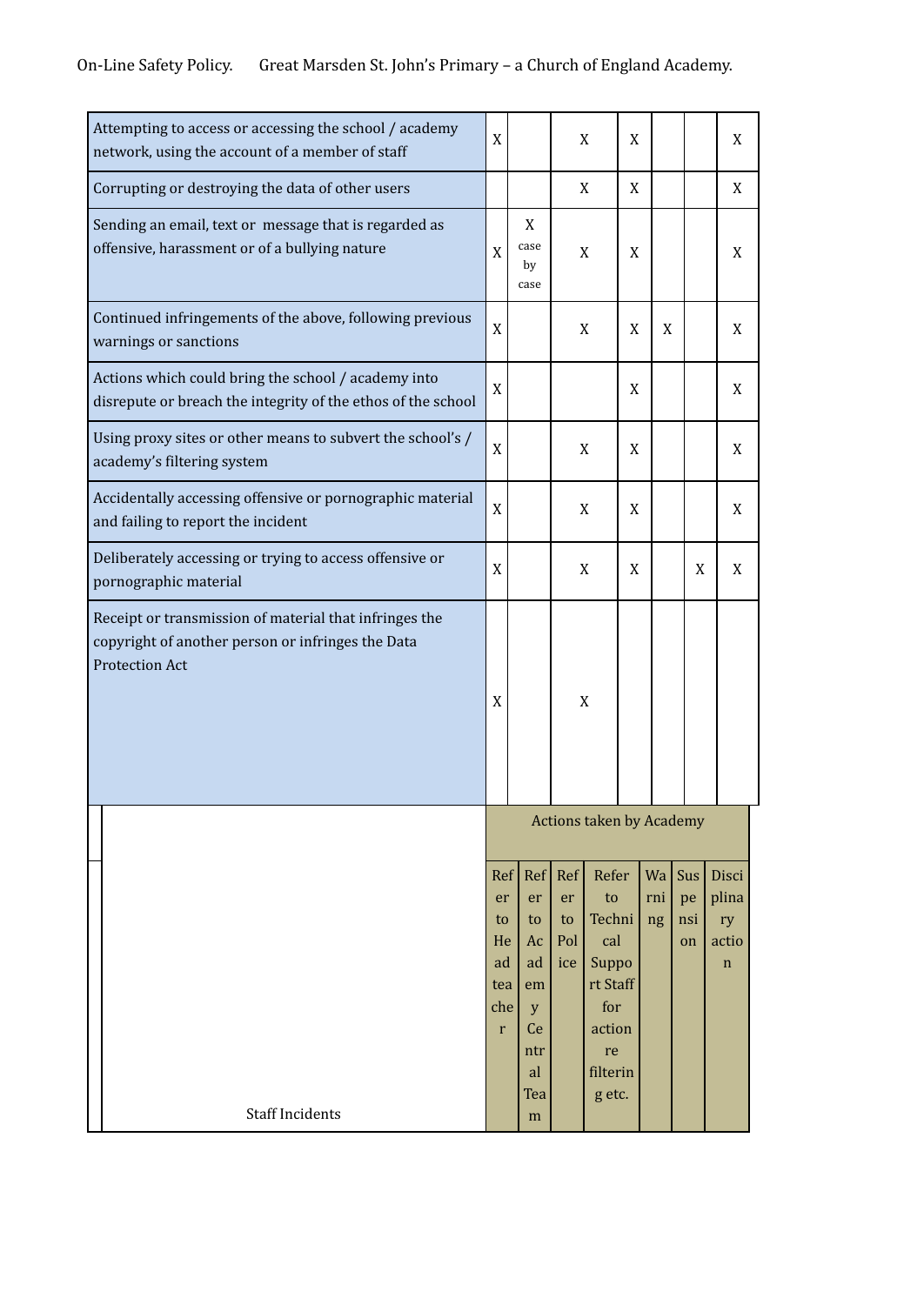### On-Line Safety Policy. Great Marsden St. John's Primary – a Church of England Academy.

| Deliberately accessing or trying to access material that<br>could be considered illegal (see list in earlier section on<br>unsuitable / inappropriate activities).          | X | X | X |   |   |   | X |
|-----------------------------------------------------------------------------------------------------------------------------------------------------------------------------|---|---|---|---|---|---|---|
| Inappropriate personal use of the internet / social media<br>/ personal email                                                                                               | X | X |   | X | X |   |   |
| Unauthorised downloading or uploading of files                                                                                                                              | X | X |   | X | X |   |   |
| Allowing others to access school network by sharing<br>username and passwords or attempting to access or<br>accessing the school network, using another person's<br>account |   |   |   | X | X |   |   |
| Careless use of personal data e.g. holding or transferring<br>data in an insecure manner                                                                                    | X | X |   | X | X |   |   |
| Deliberate actions to breach data protection or network<br>security rules                                                                                                   | X | X |   | X | X |   |   |
| Corrupting or destroying the data of other users or<br>causing deliberate damage to hardware or software                                                                    |   | X |   | X | X |   |   |
| Sending an email, text or message that is regarded as<br>offensive, harassment or of a bullying nature                                                                      |   | X |   | X |   |   | X |
| Using personal email / social networking / instant<br>messaging / text messaging to carrying out digital<br>communications with students / pupils                           | X | X |   | X |   |   | X |
| Actions which could compromise the staff member's<br>professional standing - CASE BY CASE                                                                                   |   | X |   | X | X | X | X |
| Actions which could bring the school / academy into<br>disrepute or breach the integrity of the ethos of the<br>school / academy                                            |   | X |   | X | X |   |   |
| Using proxy sites or other means to subvert the school's<br>/ academy's filtering system                                                                                    |   | X |   | X | X |   |   |
| Accidentally accessing offensive or pornographic<br>material and failing to report the incident                                                                             |   | X |   | X | X |   |   |
| Deliberately accessing or trying to access offensive or<br>pornographic material                                                                                            | X | X | X | X |   | X | X |
| Breaching copyright or licensing regulations                                                                                                                                | X | X |   |   | X |   |   |
| Continued infringements of the above, following<br>previous warnings or sanctions                                                                                           |   | X |   |   |   |   | X |

Policy reviewed October 2022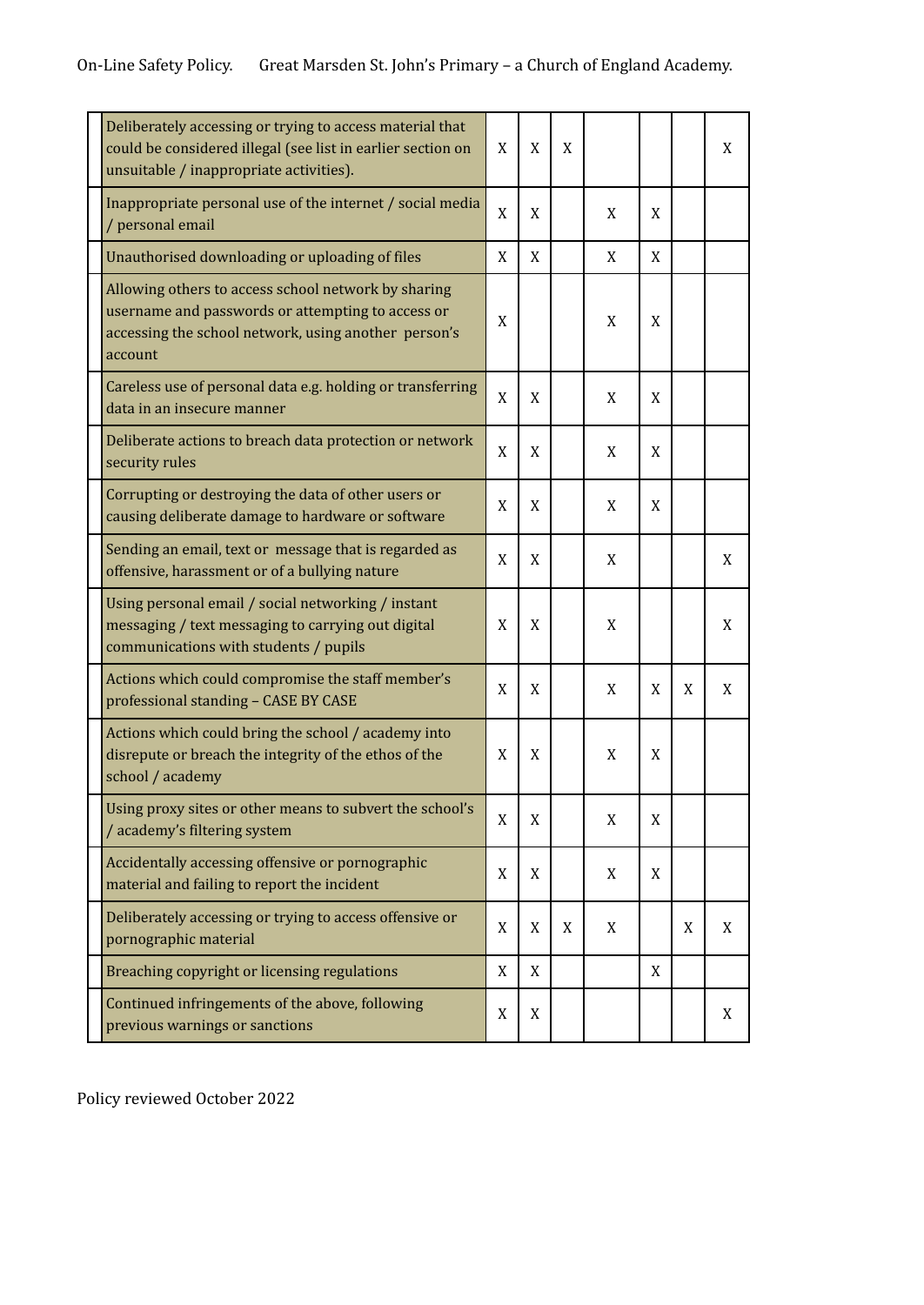# Appendices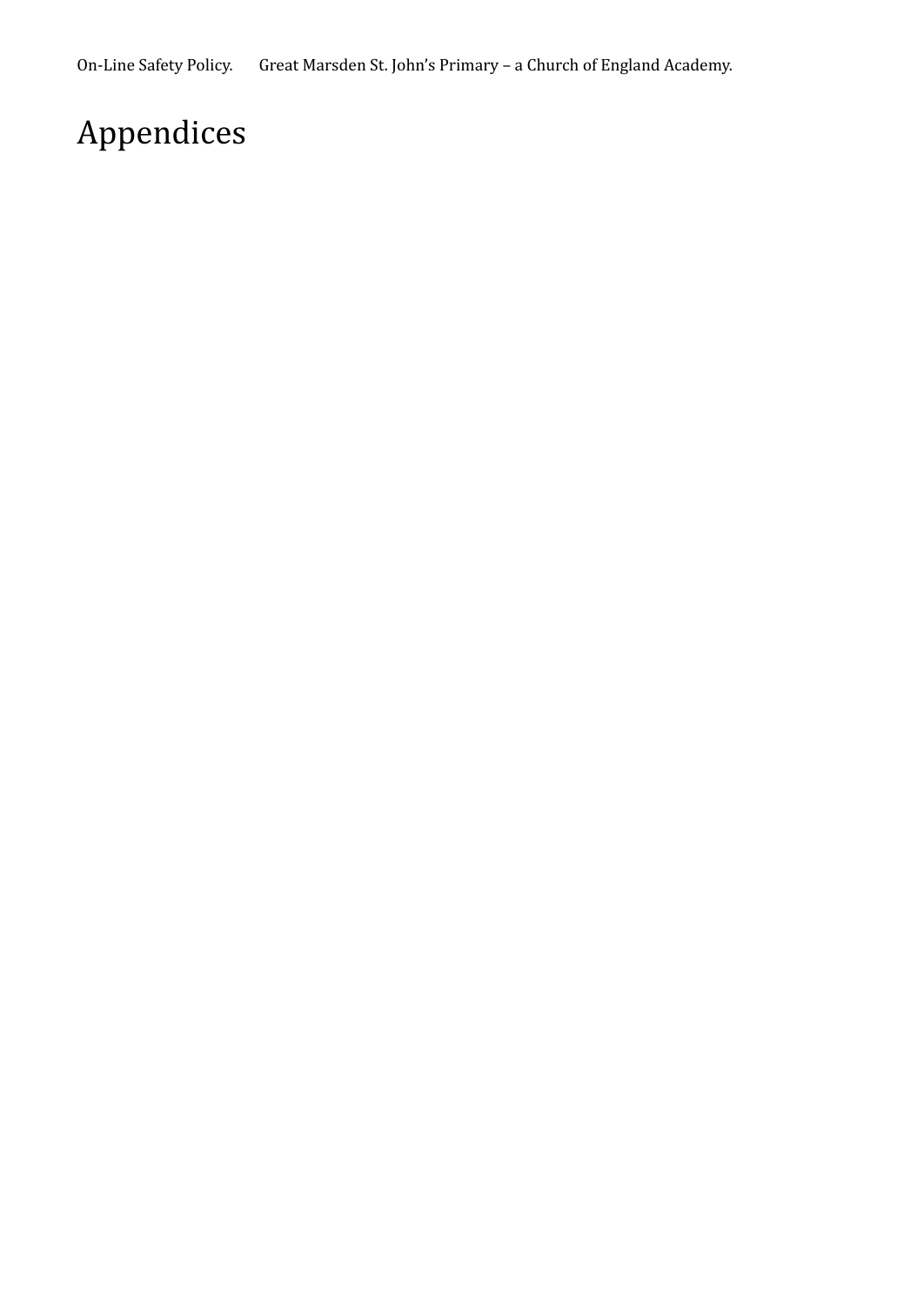

### **Children's Safe Computing Agreement.**

### **Keeping safe: stop, think, before you click!**

Pupil name:

I have read the school 'rules for responsible Computing use'. My teacher has explained them to me.

I understand these rules are there to help keep me safe, and my friends and family safe. I agree to follow the rules.

This means I will use the computers, Internet, e-mail, online communities, digital cameras, video recorders, and other ICT in a safe and responsible way.

I understand that the school can check my computer files, and the Internet sites I visit, and that if they have any concerns about my safety, that they may contact my parent / carer.

Pupil's signature \_\_\_\_\_\_\_\_\_\_\_\_\_\_\_\_\_\_\_\_\_\_\_\_\_\_\_\_\_\_\_\_\_\_\_\_\_

Date:  $\frac{1}{2}$  /  $\frac{1}{2}$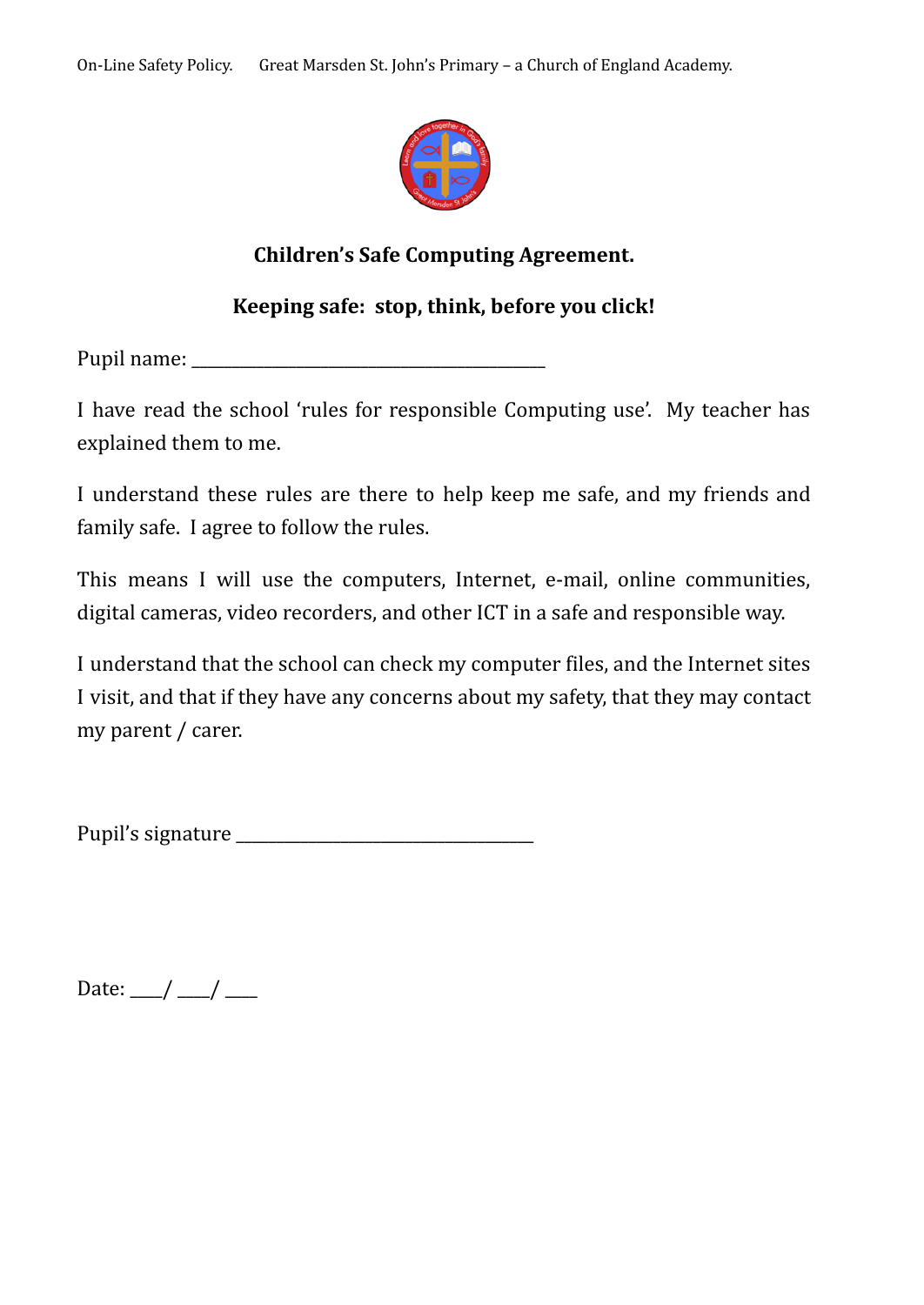

### **Keeping safe: stop, think, before you click!**

### **12 rules for responsible ICT use**

These rules will keep everyone safe and help us to be fair to others.

These rules will keep everyone safe and help us to be fair to others.

- I will only use the school's computers for schoolwork and homework.
- I will only delete my own files.
- I will not look at other people's files without their permission.
- I will keep my logon and password secure.
- I will not bring files into school without permission.
- I will ask permission from a member of staff before using the Internet.
- I will only email people I know, or my teacher has approved.
- The messages I send, or information I upload, will always be polite and sensible.
- I will not open an attachment, or download a file, unless I have permission.
- I will not give my home address, phone number, send a photograph or video, or give any other personal information that could be used to identify me, my family or my friends, unless my teacher has given permission.
- I will never arrange to meet someone I have only ever previously met on the Internet or by e-mail or in a chat room.
- If I see anything I am unhappy with or I receive a message I do not like, I will not respond to it but I will tell a teacher / responsible adult.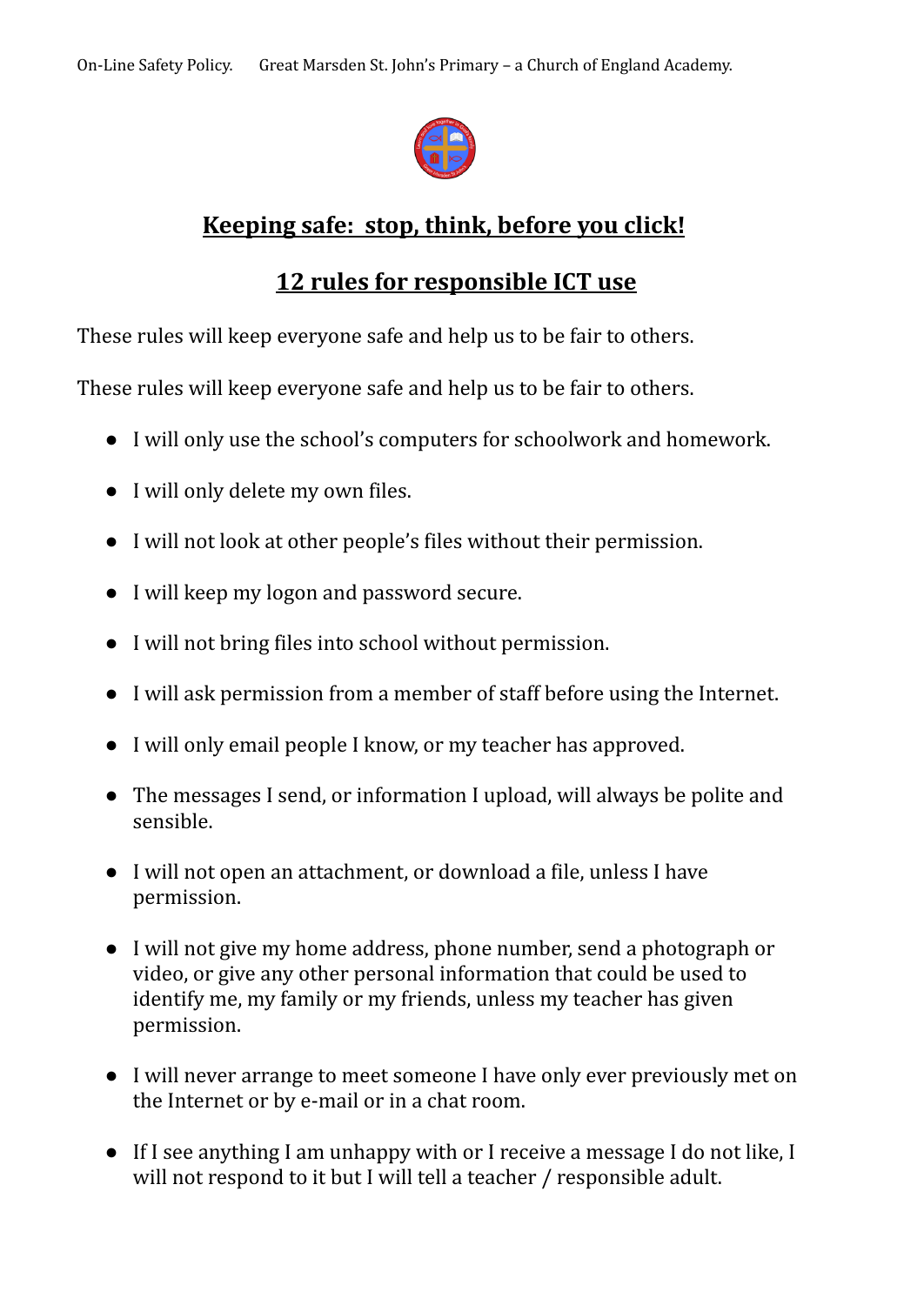# Great Marsden St John's Primary School<br>A Church of England Academy



### **Use of Digital / Video Images – This is delivered to Parents via the Induction Pro Forma**

The use of digital / video images plays an important part in learning activities. Pupils and members of staff may use digital cameras to record evidence of activities in lessons and out of school. These images may then be used in presentations in subsequent lessons.

Images may also be used to celebrate success through their publication in newsletters, on the school website and occasionally in the public media.

The school will comply with the Data Protection Act and request parents / carers permission before taking images of members of the school. We will also ensure that when images are published that the young people cannot be identified by the use of their names.

In accordance with guidance from the Information Commissioner's Office, parents / carers are welcome to take videos and digital images of **their own children** at school events for their own personal use (as such use in not covered by the Data Protection Act). To respect everyone's privacy and in some cases protection, these images should not include any other children, unless permission is given by that child's parent/carer.

Parents / carers are requested to sign the permission form below to allow the school to take and use images of their children and for the parents / carers to agree

### **Digital / Video Images Permission Form**

|        | Parent / Carers Name                                    |                                                                                                                                                                                                                                                     |          |
|--------|---------------------------------------------------------|-----------------------------------------------------------------------------------------------------------------------------------------------------------------------------------------------------------------------------------------------------|----------|
|        | Student / Pupil Name/s                                  |                                                                                                                                                                                                                                                     |          |
|        |                                                         | As the parent / carer of the above pupil I agree to the academy taking and using<br>digital / video images of my child / children. I understand that the images will<br>only be used to support learning activities or in publicity that reasonably | Yes / No |
|        | celebrates success and promotes the work of the school. |                                                                                                                                                                                                                                                     |          |
|        |                                                         | I agree that at school events I will abide by the guidelines set out above.                                                                                                                                                                         | Yes / No |
| Signed |                                                         |                                                                                                                                                                                                                                                     |          |
|        |                                                         |                                                                                                                                                                                                                                                     |          |

Date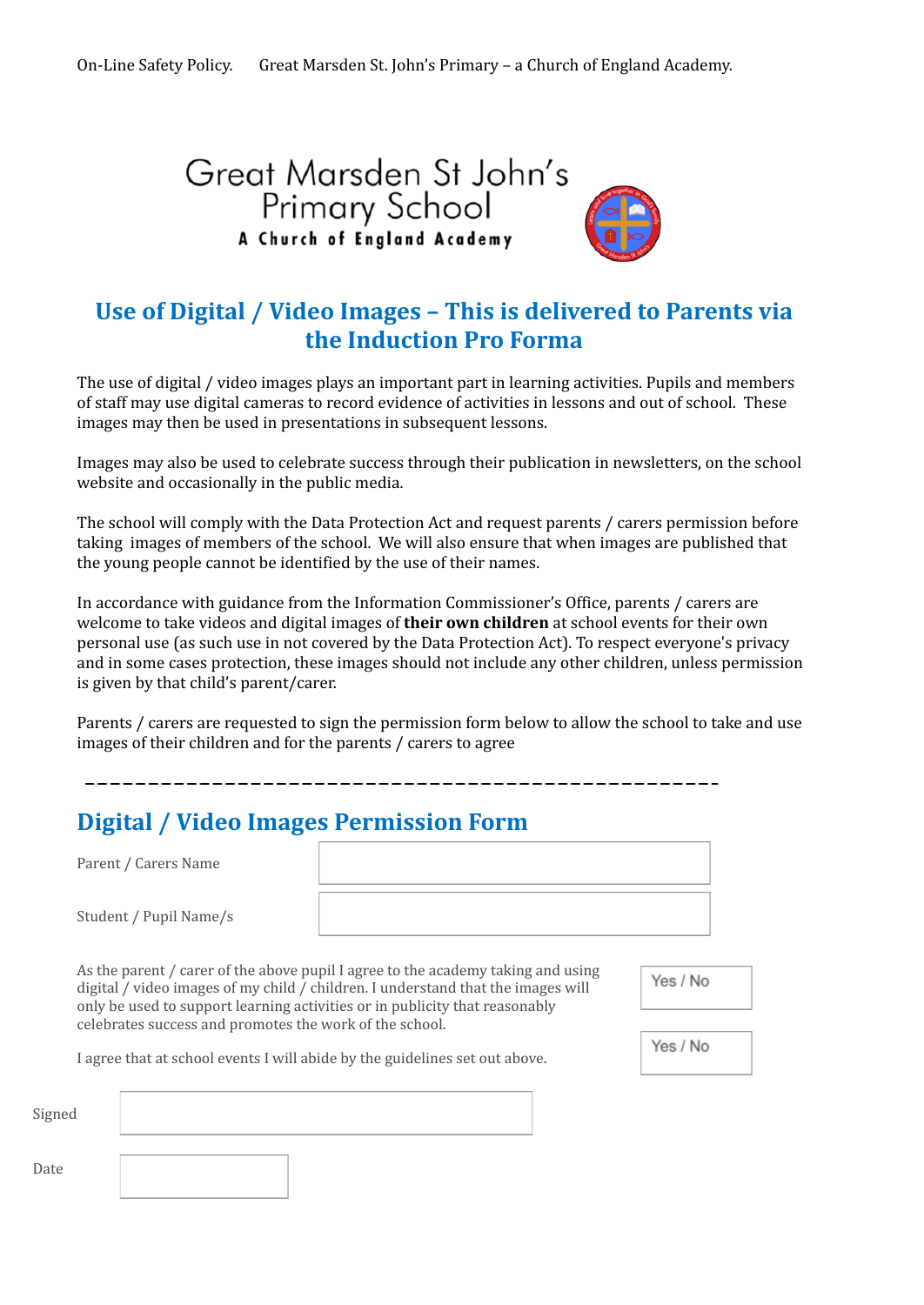# **Responding to incidents of misuse – flow chart**